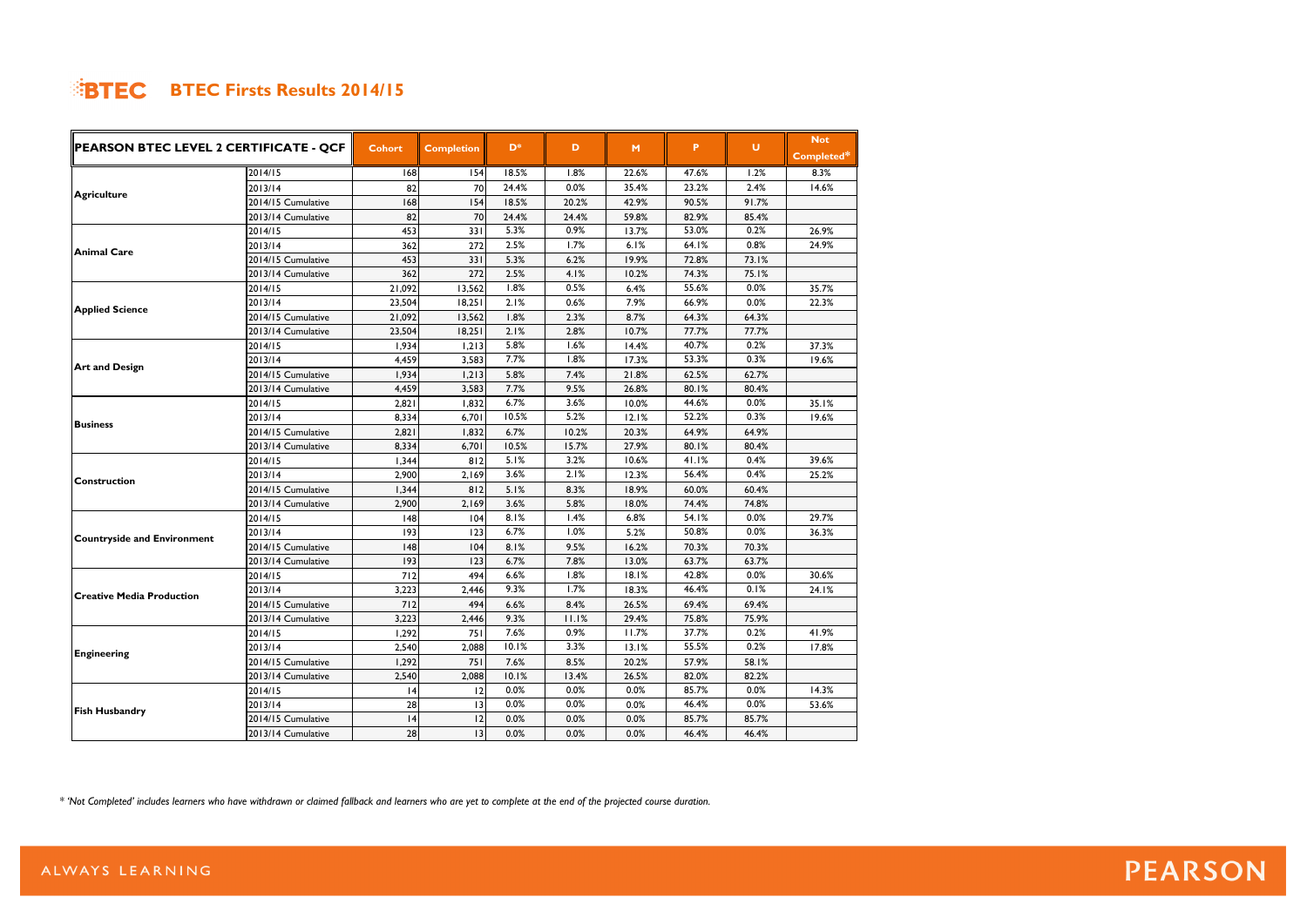| PEARSON BTEC LEVEL 2 CERTIFICATE - QCF |                    |                |                   | D*    |       |       |       | $\cup$ | <b>Not</b> |
|----------------------------------------|--------------------|----------------|-------------------|-------|-------|-------|-------|--------|------------|
|                                        |                    | <b>Cohort</b>  | <b>Completion</b> |       | D     | M     | P     |        | Completed* |
|                                        | 2014/15            | 4              | 5                 | 14.3% | 7.1%  | 7.1%  | 7.1%  | 0.0%   | 64.3%      |
| <b>Floristry</b>                       | 2013/14            | 4              | 12                | 78.6% | 0.0%  | 0.0%  | 7.1%  | 0.0%   | 14.3%      |
|                                        | 2014/15 Cumulative | 4              | 5                 | 14.3% | 21.4% | 28.6% | 35.7% | 35.7%  |            |
|                                        | 2013/14 Cumulative | 4              | 12                | 78.6% | 78.6% | 78.6% | 85.7% | 85.7%  |            |
|                                        | 2014/15            | 1,074          | 712               | 9.5%  | 4.7%  | 11.8% | 40.2% | 0.0%   | 33.7%      |
| <b>Health and Social Care</b>          | 2013/14            | 3,803          | 3,030             | 16.6% | 5.1%  | 15.6% | 42.3% | 0.1%   | 20.3%      |
|                                        | 2014/15 Cumulative | 1,074          | 712               | 9.5%  | 14.2% | 26.1% | 66.3% | 66.3%  |            |
|                                        | 2013/14 Cumulative | 3,803          | 3,030             | 16.6% | 21.7% | 37.3% | 79.6% | 79.7%  |            |
|                                        | 2014/15            | 59             | 37                | 16.9% | 1.7%  | 11.9% | 32.2% | 0.0%   | 37.3%      |
|                                        | 2013/14            | 51             | 37                | 23.5% | 3.9%  | 2.0%  | 43.1% | 0.0%   | 27.5%      |
| <b>Horse Care</b>                      | 2014/15 Cumulative | 59             | 37                | 16.9% | 18.6% | 30.5% | 62.7% | 62.7%  |            |
|                                        | 2013/14 Cumulative | 51             | 37                | 23.5% | 27.5% | 29.4% | 72.5% | 72.5%  |            |
|                                        | 2014/15            | 378            | 296               | 9.5%  | 0.5%  | 10.6% | 57.7% | 0.0%   | 21.7%      |
|                                        | 2013/14            | 381            | 289               | 0.3%  | 2.1%  | 7.6%  | 65.1% | 0.8%   | 24.1%      |
| <b>Horticulture</b>                    | 2014/15 Cumulative | 378            | 296               | 9.5%  | 10.1% | 20.6% | 78.3% | 78.3%  |            |
|                                        | 2013/14 Cumulative | 381            | 289               | 0.3%  | 2.4%  | 10.0% | 75.1% | 75.9%  |            |
|                                        | 2014/15            | 799            | 523               | 3.0%  | 2.3%  | 8.0%  | 52.2% | 0.0%   | 34.5%      |
|                                        | 2013/14            | 2,339          | 1,771             | 8.5%  | 2.3%  | 10.7% | 54.0% | 0.3%   | 24.3%      |
| Hospitality                            | 2014/15 Cumulative | 799            | 523               | 3.0%  | 5.3%  | 13.3% | 65.5% | 65.5%  |            |
|                                        | 2013/14 Cumulative | 2,339          | 1,771             | 8.5%  | 10.7% | 21.5% | 75.4% | 75.7%  |            |
|                                        | 2014/15            | 3,402          | 2,064             | 11.7% | 4.3%  | 8.8%  | 35.8% | 0.1%   | 39.3%      |
|                                        | 2013/14            | 8,034          | 6,144             | 14.6% | 4.6%  | 12.2% | 44.9% | 0.1%   | 23.5%      |
| <b>Information Technology</b>          | 2014/15 Cumulative | 3,402          | 2,064             | 11.7% | 16.0% | 24.8% | 60.6% | 60.7%  |            |
|                                        | 2013/14 Cumulative | 8,034          | 6,144             | 14.6% | 19.2% | 31.5% | 76.4% | 76.5%  |            |
|                                        | 2014/15            | 30             | 27                | 0.0%  | 6.7%  | 20.0% | 63.3% | 0.0%   | 10.0%      |
|                                        | 2013/14            | $\overline{2}$ |                   | 0.0%  | 0.0%  | 0.0%  | 50.0% | 0.0%   | 50.0%      |
| <b>Land-based Technology</b>           | 2014/15 Cumulative | 30             | 27                | 0.0%  | 6.7%  | 26.7% | 90.0% | 90.0%  |            |
|                                        | 2013/14 Cumulative | $\overline{2}$ |                   | 0.0%  | 0.0%  | 0.0%  | 50.0% | 50.0%  |            |
|                                        | 2014/15            | 967            | 696               | 10.2% | 5.1%  | 16.6% | 40.0% | 0.0%   | 28.0%      |
|                                        | 2013/14            | 2,775          | 2,135             | 11.9% | 4.2%  | 20.5% | 40.3% | 0.0%   | 23.1%      |
| <b>Music</b>                           | 2014/15 Cumulative | 967            | 696               | 10.2% | 15.3% | 32.0% | 72.0% | 72.0%  |            |
|                                        | 2013/14 Cumulative | 2,775          | 2,135             | 11.9% | 16.1% | 36.6% | 76.9% | 76.9%  |            |
|                                        | 2014/15            | 844            | 541               | 6.2%  | 1.2%  | 9.8%  | 46.9% | 0.0%   | 35.9%      |
|                                        | 2013/14            | 2,324          | 1,750             | 14.8% | 4.3%  | 19.4% | 36.6% | 0.1%   | 24.7%      |
| <b>Performing Arts</b>                 | 2014/15 Cumulative | 844            | 541               | 6.2%  | 7.3%  | 17.2% | 64.1% | 64.1%  |            |
|                                        | 2013/14 Cumulative | 2,324          | 1,750             | 14.8% | 19.2% | 38.6% | 75.2% | 75.3%  |            |
|                                        | 2014/15            | 1,667          | 1,012             | 2.7%  | 1.0%  | 8.0%  | 49.0% | 0.1%   | 39.3%      |
|                                        | 2013/14            | 3,183          | 2,343             | 5.3%  | 1.6%  | 11.8% | 54.9% | 0.0%   | 26.4%      |
| <b>Public Services</b>                 | 2014/15 Cumulative | 1,667          | 1,012             | 2.7%  | 3.7%  | 11.7% | 60.6% | 60.7%  |            |
|                                        | 2013/14 Cumulative | 3,183          | 2,343             | 5.3%  | 6.9%  | 18.7% | 73.6% | 73.6%  |            |

*\* 'Not Completed' includes learners who have withdrawn or claimed fallback and learners who are yet to complete at the end of the projected course duration.*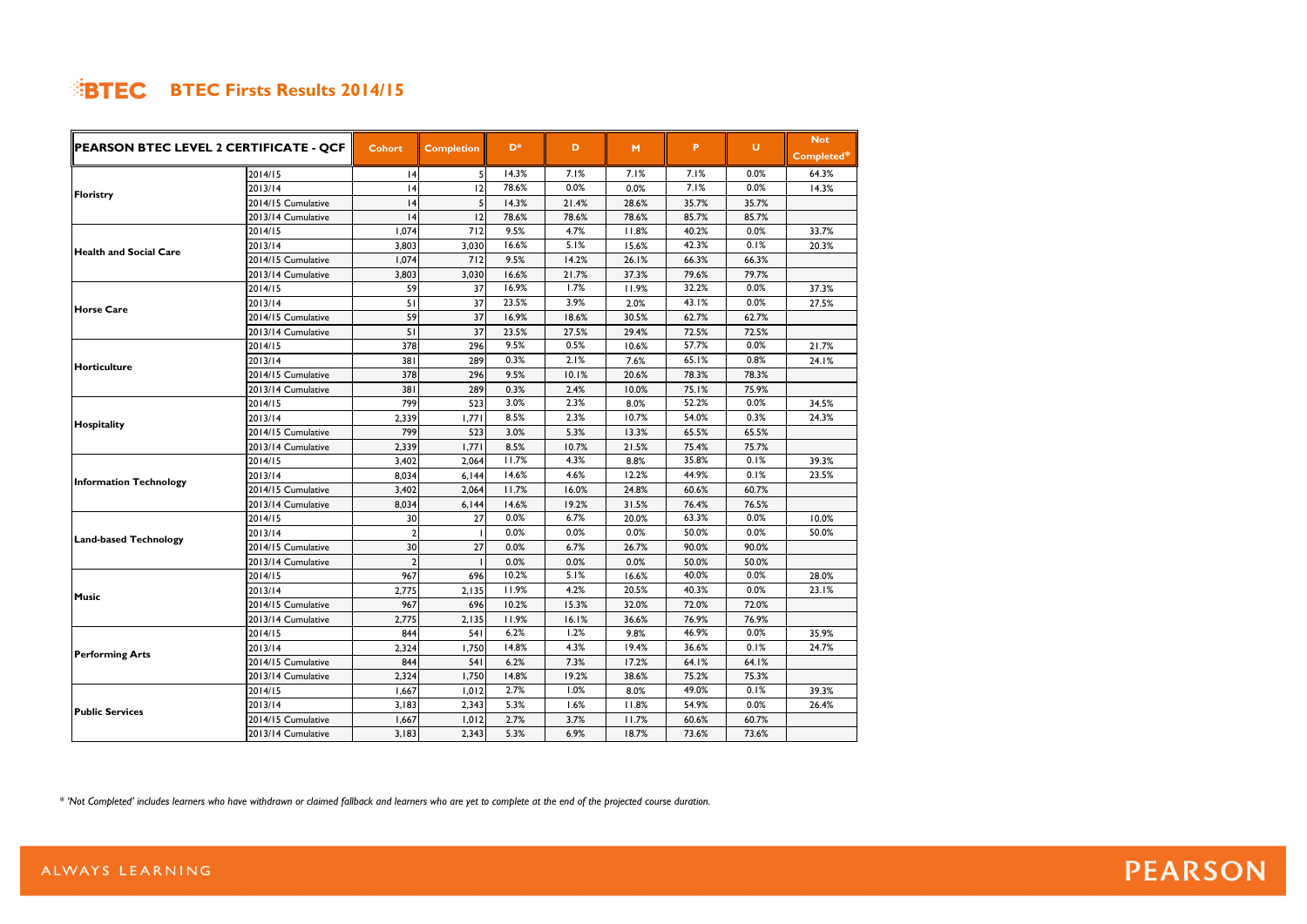| PEARSON BTEC LEVEL 2 CERTIFICATE - QCF |                    | Cohort | <b>Completion</b> | $D^*$ | D     | M     | P     | U     | <b>Not</b> |
|----------------------------------------|--------------------|--------|-------------------|-------|-------|-------|-------|-------|------------|
|                                        |                    |        |                   |       |       |       |       |       | Completed* |
|                                        | 2014/15            | 8,294  | 5,178             | 5.8%  | 1.7%  | 9.4%  | 45.5% | 0.1%  | 37.6%      |
| Sport                                  | 2013/14            | 26,093 | 21,690            | 10.6% | 2.2%  | 13.9% | 56.4% | 0.1%  | 16.9%      |
|                                        | 2014/15 Cumulative | 8,294  | 5,178             | 5.8%  | 7.4%  | 16.9% | 62.3% | 62.4% |            |
|                                        | 2013/14 Cumulative | 26,093 | 21,690            | 10.6% | 12.7% | 26.7% | 83.0% | 83.1% |            |
|                                        | 2014/15            | 1,260  | 871               | 3.3%  | 3.1%  | 10.4% | 52.2% | 0.2%  | 30.9%      |
|                                        | 2013/14            | 2,978  | 2,400             | 5.0%  | 2.7%  | 13.1% | 59.4% | 0.4%  | 19.4%      |
| <b>Travel and Tourism</b>              | 2014/15 Cumulative | 1,260  | 871               | 3.3%  | 6.3%  | 16.7% | 69.0% | 69.1% |            |
|                                        | 2013/14 Cumulative | 2,978  | 2,400             | 5.0%  | 7.7%  | 20.8% | 80.2% | 80.6% |            |
|                                        | 2014/15            | 226    | 125               | 3.5%  | 3.5%  | 5.8%  | 41.6% | 0.9%  | 44.7%      |
| <b>Vehicle Technology</b>              | 2013/14            | 157    | 95                | 10.8% | 1.9%  | 12.7% | 35.0% | 0.0%  | 39.5%      |
|                                        | 2014/15 Cumulative | 226    | 125               | 3.5%  | 7.1%  | 12.8% | 54.4% | 55.3% |            |
|                                        | 2013/14 Cumulative | 157    | 95                | 10.8% | 12.7% | 25.5% | 60.5% | 60.5% |            |
|                                        | 2014/15            | 48,992 | 31,352            | 4.6%  | 1.6%  | 8.8%  | 48.9% | 0.1%  | 36.0%      |
|                                        | 2013/14            | 97,759 | 77,413            | 8.4%  | 2.5%  | 12.6% | 55.6% | 0.1%  | 20.8%      |
| Total (all subjects)                   | 2014/15 Cumulative | 48,992 | 31,352            | 4.6%  | 6.2%  | 15.0% | 63.9% | 64.0% |            |
|                                        | 2013/14 Cumulative | 97,759 | 77,413            | 8.4%  | 10.9% | 23.4% | 79.1% | 79.2% |            |

*\* 'Not Completed' includes learners who have withdrawn or claimed fallback and learners who are yet to complete at the end of the projected course duration.*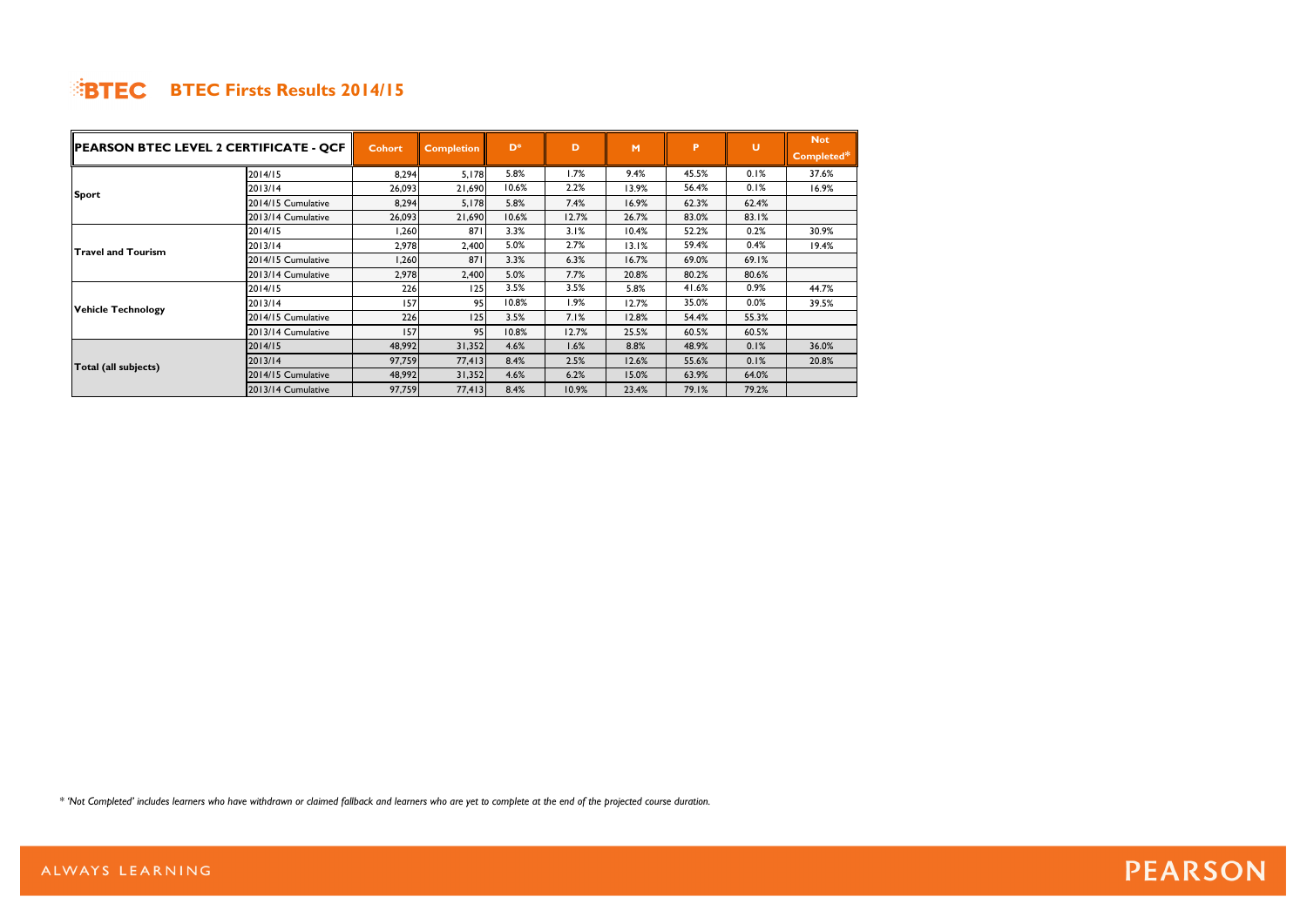| <b>PEARSON BTEC LEVEL 2</b>           |                    |               |                   |                |       |       |       |        | <b>Not</b> |
|---------------------------------------|--------------------|---------------|-------------------|----------------|-------|-------|-------|--------|------------|
| <b>EXTENDED CERTIFICATE - QCF</b>     |                    | <b>Cohort</b> | <b>Completion</b> | D <sup>*</sup> | D     | M     | P.    | $\cup$ | Completed* |
|                                       | 2014/15            | 445           | 278               | 15.7%          | 3.4%  | 16.4% | 27.0% | 0.0%   | 37.5%      |
| <b>Agriculture</b>                    | 2013/14            | 397           | 248               | 17.1%          | 6.3%  | 15.9% | 23.2% | 0.0%   | 37.5%      |
|                                       | 2014/15 Cumulative | 445           | 278               | 15.7%          | 19.1% | 35.5% | 62.5% | 62.5%  |            |
|                                       | 2013/14 Cumulative | 397           | 248               | 17.1%          | 23.4% | 39.3% | 62.5% | 62.5%  |            |
|                                       | 2014/15            | 1,054         | 654               | 15.5%          | 2.6%  | 12.2% | 31.8% | 0.0%   | 38.0%      |
| <b>Animal Care</b>                    | 2013/14            | 1,125         | 745               | 11.8%          | 5.5%  | 17.3% | 31.6% | 0.0%   | 33.8%      |
|                                       | 2014/15 Cumulative | 1,054         | 654               | 15.5%          | 18.0% | 30.3% | 62.0% | 62.0%  |            |
|                                       | 2013/14 Cumulative | 1,125         | 745               | 11.8%          | 17.3% | 34.7% | 66.2% | 66.2%  |            |
|                                       | 2014/15            | 25,756        | 18,189            | 3.2%           | 1.8%  | 12.9% | 52.7% | 0.1%   | 29.4%      |
| <b>Applied Science</b>                | 2013/14            | 75,471        | 64,451            | 4.3%           | 2.7%  | 18.6% | 59.8% | 0.1%   | 14.6%      |
|                                       | 2014/15 Cumulative | 25,756        | 18,189            | 3.2%           | 4.9%  | 17.9% | 70.5% | 70.6%  |            |
|                                       | 2013/14 Cumulative | 75,471        | 64,451            | 4.3%           | 7.0%  | 25.6% | 85.3% | 85.4%  |            |
|                                       | 2014/15            | 3,935         | 2,943             | 9.4%           | 3.5%  | 20.2% | 41.6% | 0.2%   | 25.2%      |
|                                       | 2013/14            | 17,997        | 15,165            | 12.2%          | 6.0%  | 23.2% | 42.7% | 0.1%   | 15.7%      |
| <b>Art and Design</b>                 | 2014/15 Cumulative | 3,935         | 2,943             | 9.4%           | 12.9% | 33.0% | 74.6% | 74.8%  |            |
|                                       | 2013/14 Cumulative | 17,997        | 15,165            | 12.2%          | 18.2% | 41.4% | 84.1% | 84.3%  |            |
|                                       | 2014/15            | 463           | 317               | 11.4%          | 4.8%  | 11.9% | 40.4% | 0.0%   | 31.5%      |
|                                       | 2013/14            | 458           | 367               | 22.1%          | 1.1%  | 12.4% | 44.5% | 0.0%   | 19.9%      |
| <b>Beauty Therapy</b>                 | 2014/15 Cumulative | 463           | 317               | 11.4%          | 16.2% | 28.1% | 68.5% | 68.5%  |            |
|                                       | 2013/14 Cumulative | 458           | 367               | 22.1%          | 23.1% | 35.6% | 80.1% | 80.1%  |            |
|                                       | 2014/15            | 29            | 22                | 34.5%          | 10.3% | 17.2% | 13.8% | 0.0%   | 24.1%      |
|                                       | 2013/14            | 30            | 23                | 0.0%           | 0.0%  | 23.3% | 53.3% | 0.0%   | 23.3%      |
| <b>Blacksmithing and Metalworking</b> | 2014/15 Cumulative | 29            | 22                | 34.5%          | 44.8% | 62.1% | 75.9% | 75.9%  |            |
|                                       | 2013/14 Cumulative | 30            | 23                | 0.0%           | 0.0%  | 23.3% | 76.7% | 76.7%  |            |
|                                       | 2014/15            | 8,107         | 6,180             | 16.2%          | 7.2%  | 22.3% | 30.5% | 0.1%   | 23.8%      |
|                                       | 2013/14            | 34,013        | 30,084            | 22.9%          | 8.7%  | 23.8% | 32.9% | 0.1%   | 11.6%      |
| <b>Business</b>                       | 2014/15 Cumulative | 8,107         | 6,180             | 16.2%          | 23.4% | 45.7% | 76.2% | 76.2%  |            |
|                                       | 2013/14 Cumulative | 34,013        | 30,084            | 22.9%          | 31.7% | 55.4% | 88.4% | 88.4%  |            |
|                                       | 2014/15            | 2,591         | 1,793             | 4.7%           | 4.9%  | 14.7% | 44.7% | 0.3%   | 30.8%      |
|                                       | 2013/14            | 8,531         | 6,828             | 6.6%           | 7.4%  | 21.3% | 44.4% | 0.3%   | 20.0%      |
| <b>Construction</b>                   | 2014/15 Cumulative | 2,591         | 1,793             | 4.7%           | 9.5%  | 24.2% | 68.9% | 69.2%  |            |
|                                       | 2013/14 Cumulative | 8,531         | 6,828             | 6.6%           | 14.0% | 35.3% | 79.8% | 80.0%  |            |
|                                       | 2014/15            | 298           | 219               | 17.1%          | 2.7%  | 17.4% | 36.2% | 0.0%   | 26.5%      |
|                                       | 2013/14            | 363           | 299               | 12.1%          | 3.0%  | 17.4% | 49.9% | 0.0%   | 17.6%      |
| <b>Countryside and Environment</b>    | 2014/15 Cumulative | 298           | 219               | 17.1%          | 19.8% | 37.2% | 73.5% | 73.5%  |            |
|                                       | 2013/14 Cumulative | 363           | 299               | 12.1%          | 15.2% | 32.5% | 82.4% | 82.4%  |            |
|                                       | 2014/15            | 2,996         | 2,368             | 10.7%          | 6.1%  | 24.0% | 38.0% | 0.2%   | 21.0%      |
|                                       | 2013/14            | 12,008        | 10,288            | 14.2%          | 7.0%  | 25.6% | 38.6% | 0.1%   | 14.3%      |
| <b>Creative Media Production</b>      | 2014/15 Cumulative | 2,996         | 2,368             | 10.7%          | 16.9% | 40.9% | 78.9% | 79.0%  |            |
|                                       | 2013/14 Cumulative | 12,008        | 10,288            | 14.2%          | 21.3% | 46.9% | 85.5% | 85.7%  |            |

*\* 'Not Completed' includes learners who have withdrawn or claimed fallback and learners who are yet to complete at the end of the projected course duration.*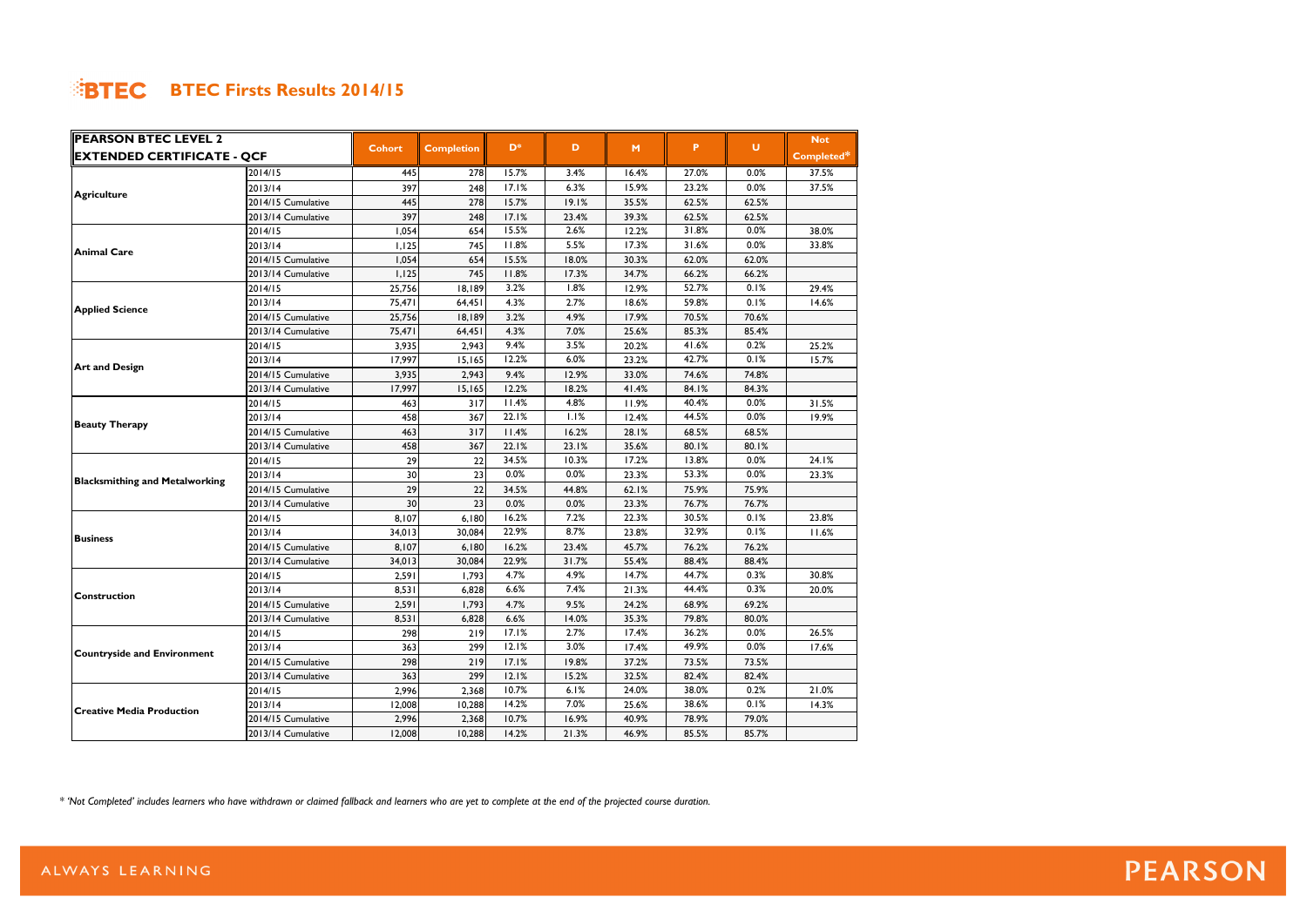| <b>PEARSON BTEC LEVEL 2</b>       |                    |                |                   |                |       |       |       |         | <b>Not</b> |
|-----------------------------------|--------------------|----------------|-------------------|----------------|-------|-------|-------|---------|------------|
| <b>EXTENDED CERTIFICATE - QCF</b> |                    | <b>Cohort</b>  | <b>Completion</b> | D <sup>*</sup> | D     | M     | P.    | $\cup$  | Completed* |
|                                   | 2014/15            | 3,634          | 2,460             | 16.2%          | 6.4%  | 15.9% | 28.9% | 0.2%    | 32.3%      |
| <b>Engineering</b>                | 2013/14            | 12,272         | 10, 134           | 20.0%          | 7.1%  | 20.1% | 35.2% | 0.1%    | 17.4%      |
|                                   | 2014/15 Cumulative | 3,634          | 2,460             | 16.2%          | 22.6% | 38.5% | 67.4% | 67.7%   |            |
|                                   | 2013/14 Cumulative | 12,272         | 10, 134           | 20.0%          | 27.1% | 47.3% | 82.4% | 82.6%   |            |
|                                   | 2014/15            | 18             |                   | 5.6%           | 0.0%  | 0.0%  | 44.4% | 0.0%    | 50.0%      |
| <b>Fish Husbandry</b>             | 2013/14            | 45             | 33                | 0.0%           | 0.0%  | 13.3% | 60.0% | 0.0%    | 26.7%      |
|                                   | 2014/15 Cumulative | 18             | 9                 | 5.6%           | 5.6%  | 5.6%  | 50.0% | 50.0%   |            |
|                                   | 2013/14 Cumulative | 45             | 33                | 0.0%           | 0.0%  | 13.3% | 73.3% | 73.3%   |            |
|                                   | 2014/15            | 22             | 9                 | 40.9%          | 13.6% | 9.1%  | 22.7% | 0.0%    | 13.6%      |
| Floristry                         | 2013/14            | 4 <sub>1</sub> | 36                | 46.3%          | 2.4%  | 17.1% | 22.0% | 0.0%    | 12.2%      |
|                                   | 2014/15 Cumulative | 22             | 9                 | 40.9%          | 54.5% | 63.6% | 86.4% | 86.4%   |            |
|                                   | 2013/14 Cumulative | 41             | 36                | 46.3%          | 48.8% | 65.9% | 87.8% | 87.8%   |            |
|                                   | 2014/15            | 4,735          | 3,595             | 23.2%          | 6.7%  | 18.2% | 27.8% | 0.1%    | 24.1%      |
|                                   | 2013/14            | 21,018         | 18,434            | 28.8%          | 8.2%  | 22.0% | 28.6% | 0.1%    | 12.3%      |
| <b>Health and Social Care</b>     | 2014/15 Cumulative | 4,735          | 3,595             | 23.2%          | 29.9% | 48.1% | 75.9% | 75.9%   |            |
|                                   | 2013/14 Cumulative | 21,018         | 18,434            | 28.8%          | 37.0% | 59.0% | 87.6% | 87.7%   |            |
|                                   | 2014/15            | 135            | 47                | 9.6%           | 5.2%  | 5.9%  | 14.1% | 0.0%    | 65.2%      |
|                                   | 2013/14            | 107            | 70                | 23.4%          | 2.8%  | 10.3% | 29.0% | 0.0%    | 34.6%      |
| <b>Horse Care</b>                 | 2014/15 Cumulative | 135            | 47                | 9.6%           | 14.8% | 20.7% | 34.8% | 34.8%   |            |
|                                   | 2013/14 Cumulative | 107            | 70                | 23.4%          | 26.2% | 36.4% | 65.4% | 65.4%   |            |
|                                   | 2014/15            | 289            | 194               | 6.2%           | 3.1%  | 12.8% | 45.0% | 0.0%    | 32.9%      |
|                                   | 2013/14            | 470            | 311               | 3.0%           | 1.5%  | 13.8% | 47.2% | 0.6%    | 33.8%      |
| <b>Horticulture</b>               | 2014/15 Cumulative | 289            | 194               | 6.2%           | 9.3%  | 22.1% | 67.1% | 67.1%   |            |
|                                   | 2013/14 Cumulative | 470            | 311               | 3.0%           | 4.5%  | 18.3% | 65.5% | 66.2%   |            |
|                                   | 2014/15            | 1,675          | 1,112             | 10.7%          | 5.0%  | 18.4% | 32.1% | 0.1%    | 33.6%      |
|                                   | 2013/14            | 2,966          | 2,359             | 12.0%          | 5.9%  | 18.3% | 43.3% | 0.1%    | 20.5%      |
| Hospitality                       | 2014/15 Cumulative | 1,675          | 1,112             | 10.7%          | 15.8% | 34.1% | 66.3% | 66.4%   |            |
|                                   | 2013/14 Cumulative | 2,966          | 2,359             | 12.0%          | 17.9% | 36.2% | 79.5% | 79.5%   |            |
|                                   | 2014/15            | 6,616          | 5,150             | 17.0%          | 5.9%  | 18.6% | 36.2% | 0.1%    | 22.2%      |
|                                   | 2013/14            | 22,534         | 19,964            | 26.2%          | 8.8%  | 21.1% | 32.5% | 0.0%    | 11.4%      |
| <b>Information Technology</b>     | 2014/15 Cumulative | 6,616          | 5,150             | 17.0%          | 22.9% | 41.5% | 77.7% | 77.8%   |            |
|                                   | 2013/14 Cumulative | 22,534         | 19,964            | 26.2%          | 35.0% | 56.0% | 88.6% | 88.6%   |            |
|                                   | 2014/15            | 34             | 30                | 2.9%           | 2.9%  | 14.7% | 67.6% | $0.0\%$ | 11.8%      |
|                                   | 2013/14            | 37             | 29                | 2.7%           | 2.7%  | 24.3% | 48.6% | 0.0%    | 21.6%      |
| <b>Land-based Technology</b>      | 2014/15 Cumulative | 34             | 30                | 2.9%           | 5.9%  | 20.6% | 88.2% | 88.2%   |            |
|                                   | 2013/14 Cumulative | 37             | 29                | 2.7%           | 5.4%  | 29.7% | 78.4% | 78.4%   |            |
|                                   | 2014/15            | 2,592          | 2,044             | 15.0%          | 8.6%  | 22.8% | 32.2% | 0.2%    | 21.1%      |
|                                   | 2013/14            | 10,670         | 9,050             | 19.2%          | 9.3%  | 25.5% | 30.7% | 0.1%    | 15.2%      |
| <b>Music</b>                      | 2014/15 Cumulative | 2,592          | 2,044             | 15.0%          | 23.6% | 46.5% | 78.6% | 78.9%   |            |
|                                   | 2013/14 Cumulative | 10,670         | 9,050             | 19.2%          | 28.5% | 54.0% | 84.7% | 84.8%   |            |

*\* 'Not Completed' includes learners who have withdrawn or claimed fallback and learners who are yet to complete at the end of the projected course duration.*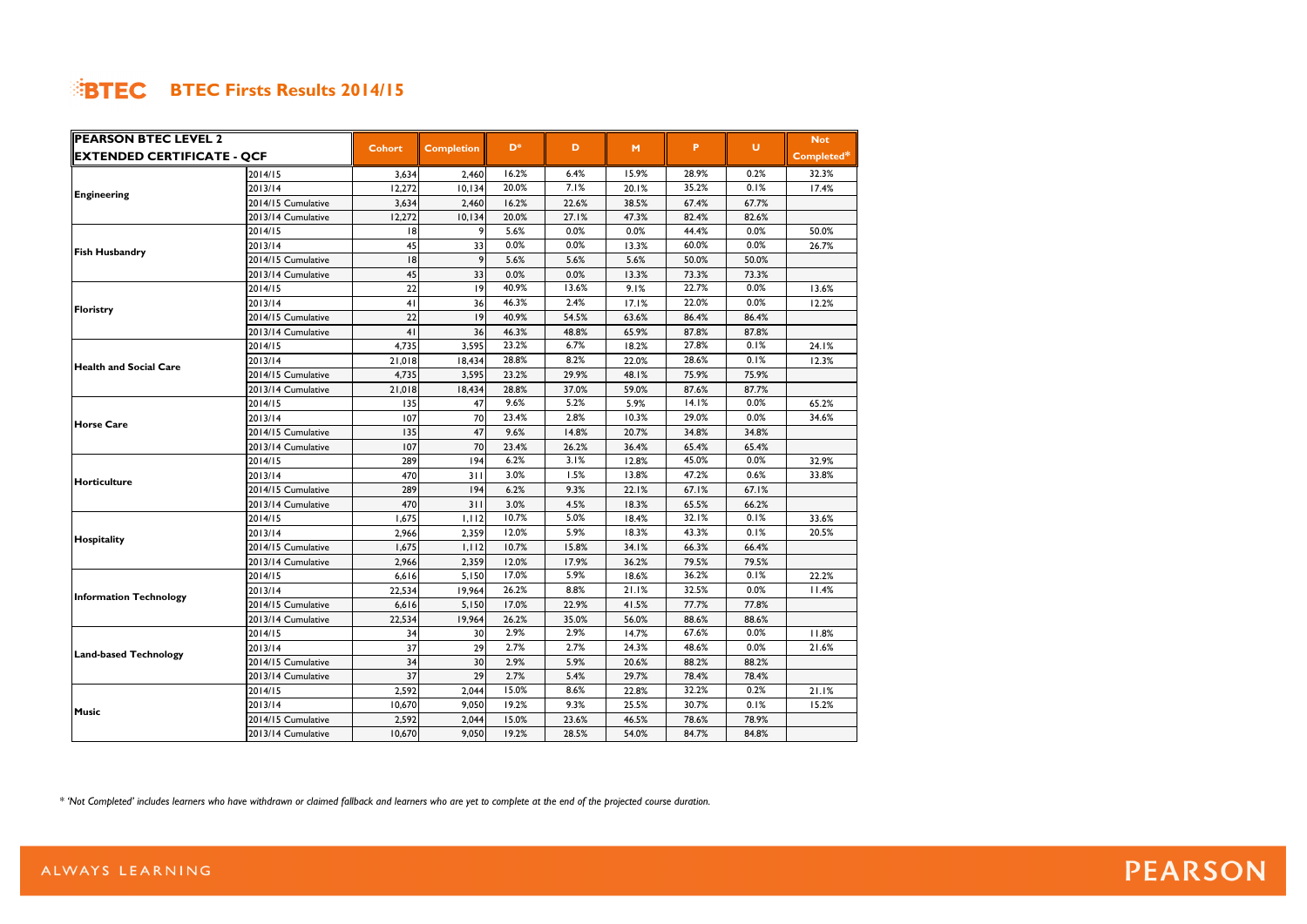| <b>PEARSON BTEC LEVEL 2</b>       |                    |               |                   | D*    | D     |       | P.    | $\cup$ | <b>Not</b> |
|-----------------------------------|--------------------|---------------|-------------------|-------|-------|-------|-------|--------|------------|
| <b>EXTENDED CERTIFICATE - QCF</b> |                    | <b>Cohort</b> | <b>Completion</b> |       |       | M     |       |        | Completed* |
|                                   | 2014/15            | 3.787         | 2.882             | 20.8% | 7.2%  | 22.4% | 25.6% | 0.1%   | 23.9%      |
| <b>Performing Arts</b>            | 2013/14            | 17,815        | 15.191            | 24.5% | 8.6%  | 24.9% | 27.1% | 0.2%   | 14.7%      |
|                                   | 2014/15 Cumulative | 3,787         | 2,882             | 20.8% | 28.0% | 50.4% | 76.0% | 76.1%  |            |
|                                   | 2013/14 Cumulative | 17,815        | 15,191            | 24.5% | 33.1% | 58.0% | 85.0% | 85.3%  |            |
|                                   | 2014/15            | 4,145         | 2.745             | 10.3% | 4.1%  | 15.4% | 36.3% | 0.1%   | 33.8%      |
| <b>Public Services</b>            | 2013/14            | 5,989         | 4,679             | 15.0% | 5.7%  | 17.9% | 39.4% | 0.2%   | 21.9%      |
|                                   | 2014/15 Cumulative | 4.145         | 2,745             | 10.3% | 14.4% | 29.8% | 66.1% | 66.2%  |            |
|                                   | 2013/14 Cumulative | 5,989         | 4,679             | 15.0% | 20.7% | 38.5% | 77.9% | 78.1%  |            |
|                                   | 2014/15            | 15,599        | 11,826            | 9.6%  | 4.1%  | 16.8% | 45.2% | 0.1%   | 24.2%      |
|                                   | 2013/14            | 62,388        | 54,708            | 16.6% | 6.5%  | 22.3% | 42.3% | 0.1%   | 12.3%      |
| <b>Sport</b>                      | 2014/15 Cumulative | 15,599        | 11,826            | 9.6%  | 13.7% | 30.5% | 75.8% | 75.8%  |            |
|                                   | 2013/14 Cumulative | 62,388        | 54,708            | 16.6% | 23.1% | 45.3% | 87.6% | 87.7%  |            |
|                                   | 2014/15            | 2,864         | 2,126             | 7.2%  | 3.6%  | 11.8% | 51.6% | 0.1%   | 25.8%      |
| <b>Travel and Tourism</b>         | 2013/14            | 7,171         | 5,852             | 12.0% | 6.2%  | 17.5% | 45.6% | 0.2%   | 18.4%      |
|                                   | 2014/15 Cumulative | 2,864         | 2,126             | 7.2%  | 10.8% | 22.5% | 74.1% | 74.2%  |            |
|                                   | 2013/14 Cumulative | 7,171         | 5,852             | 12.0% | 18.2% | 35.8% | 81.4% | 81.6%  |            |
|                                   | 2014/15            | 515           | 275               | 4.3%  | 4.7%  | 12.4% | 32.0% | 0.0%   | 46.6%      |
| <b>Vehicle Technology</b>         | 2013/14            | 549           | 322               | 5.6%  | 3.8%  | 10.0% | 39.2% | 0.0%   | 41.3%      |
|                                   | 2014/15 Cumulative | 515           | 275               | 4.3%  | 8.9%  | 21.4% | 53.4% | 53.4%  |            |
|                                   | 2013/14 Cumulative | 549           | 322               | 5.6%  | 9.5%  | 19.5% | 58.7% | 58.7%  |            |
|                                   | 2014/15            | 92,334        | 67,477            | 10.5% | 4.4%  | 16.8% | 41.4% | 0.1%   | 26.9%      |
| Total (all subjects)              | 2013/14            | 314,465       | 269,670           | 15.7% | 6.3%  | 21.5% | 42.2% | 0.1%   | 14.2%      |
|                                   | 2014/15 Cumulative | 92,334        | 67,477            | 10.5% | 14.8% | 31.6% | 73.0% | 73.1%  |            |
|                                   | 2013/14 Cumulative | 314,465       | 269,670           | 15.7% | 21.9% | 43.4% | 85.6% | 85.8%  |            |

*\* 'Not Completed' includes learners who have withdrawn or claimed fallback and learners who are yet to complete at the end of the projected course duration.*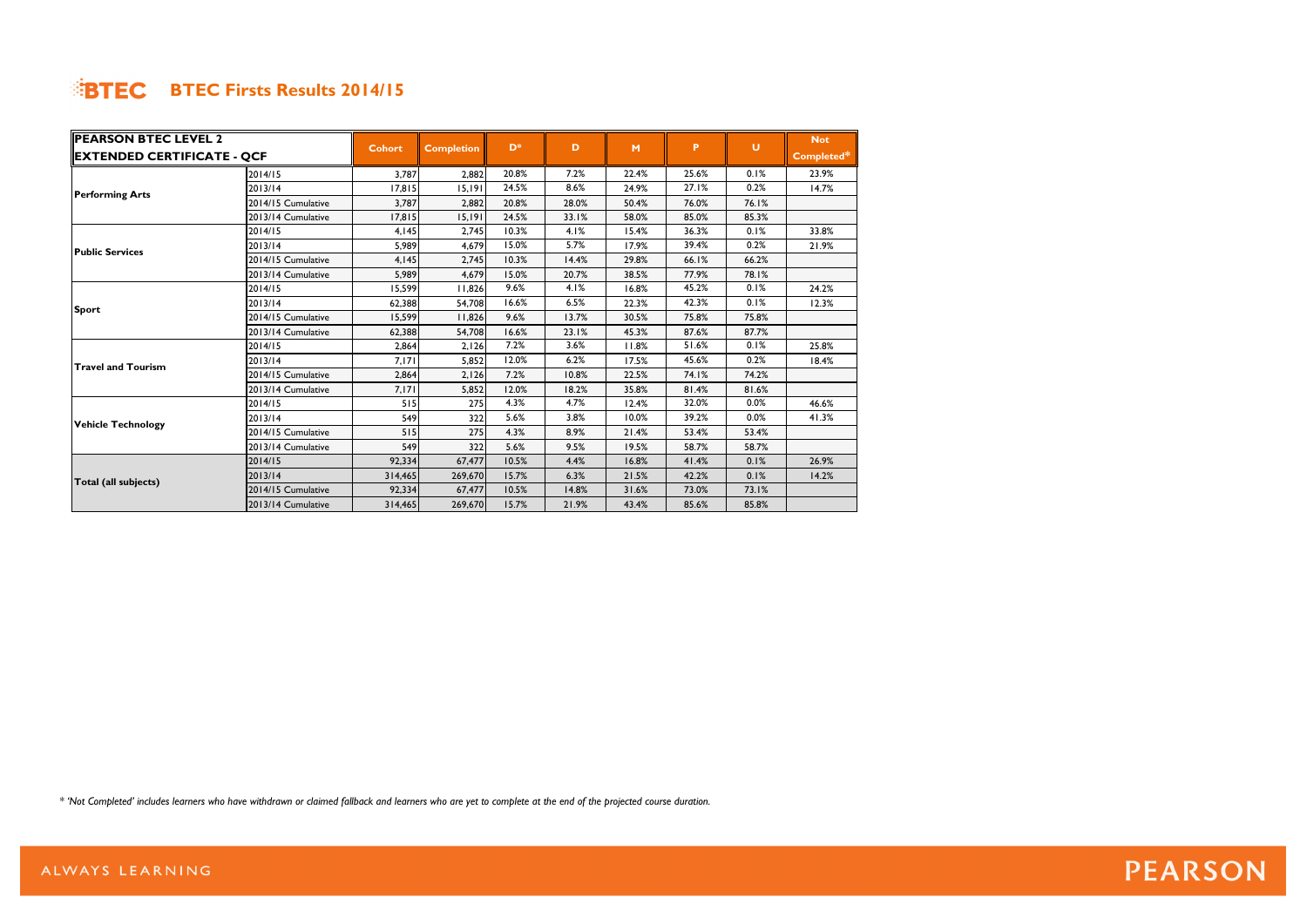| <b>PEARSON BTEC LEVEL 2</b>           |                    |               |                   |                |       |       |       |        | <b>Not</b> |
|---------------------------------------|--------------------|---------------|-------------------|----------------|-------|-------|-------|--------|------------|
| <b>DIPLOMA - QCF</b>                  |                    | <b>Cohort</b> | <b>Completion</b> | D <sup>*</sup> | D     | M     | P     | $\cup$ | Completed* |
|                                       | 2014/15            | 390           | 310               | 6.7%           | 6.7%  | 17.9% | 48.2% | 0.0%   | 20.5%      |
| <b>Agriculture</b>                    | 2013/14            | 343           | 249               | 7.6%           | 8.5%  | 23.3% | 33.2% | 0.0%   | 27.4%      |
|                                       | 2014/15 Cumulative | 390           | 310               | 6.7%           | 13.3% | 31.3% | 79.5% | 79.5%  |            |
|                                       | 2013/14 Cumulative | 343           | 249               | 7.6%           | 16.0% | 39.4% | 72.6% | 72.6%  |            |
|                                       | 2014/15            | 2,490         | 2,043             | 22.0%          | 8.6%  | 19.7% | 31.8% | 0.0%   | 18.0%      |
| <b>Animal Care</b>                    | 2013/14            | 2,720         | 2,283             | 26.4%          | 7.1%  | 18.1% | 32.4% | 0.0%   | 16.1%      |
|                                       | 2014/15 Cumulative | 2,490         | 2,043             | 22.0%          | 30.6% | 50.2% | 82.0% | 82.0%  |            |
|                                       | 2013/14 Cumulative | 2,720         | 2,283             | 26.4%          | 33.5% | 51.6% | 83.9% | 83.9%  |            |
|                                       | 2014/15            | 2,587         | 1,944             | 7.2%           | 6.6%  | 23.6% | 37.8% | 0.0%   | 24.9%      |
| <b>Applied Science</b>                | 2013/14            | 9,773         | 8,253             | 7.8%           | 5.4%  | 23.8% | 47.3% | 0.2%   | 15.6%      |
|                                       | 2014/15 Cumulative | 2,587         | 1,944             | 7.2%           | 13.8% | 37.3% | 75.1% | 75.1%  |            |
|                                       | 2013/14 Cumulative | 9,773         | 8,253             | 7.8%           | 13.2% | 37.0% | 84.3% | 84.4%  |            |
|                                       | 2014/15            | 2,843         | 2,319             | 9.0%           | 7.7%  | 25.6% | 39.2% | 0.1%   | 18.4%      |
|                                       | 2013/14            | 7,464         | 6,344             | 11.0%          | 8.5%  | 28.8% | 36.6% | 0.1%   | 15.0%      |
| <b>Art and Design</b>                 | 2014/15 Cumulative | 2,843         | 2,319             | 9.0%           | 16.7% | 42.3% | 81.5% | 81.6%  |            |
|                                       | 2013/14 Cumulative | 7,464         | 6,344             | 11.0%          | 19.5% | 48.3% | 84.9% | 85.0%  |            |
|                                       | 2014/15            | 47            | 24                | 17.0%          | 0.0%  | 12.8% | 21.3% | 0.0%   | 48.9%      |
|                                       | 2013/14            | 109           | 76                | 17.4%          | 7.3%  | 11.0% | 33.9% | 0.0%   | 30.3%      |
| <b>Beauty Therapy</b>                 | 2014/15 Cumulative | 47            | 24                | 17.0%          | 17.0% | 29.8% | 51.1% | 51.1%  |            |
|                                       | 2013/14 Cumulative | 109           | 76                | 17.4%          | 24.8% | 35.8% | 69.7% | 69.7%  |            |
|                                       | 2014/15            | 75            | 66                | 26.7%          | 10.7% | 25.3% | 24.0% | 1.3%   | 12.0%      |
|                                       | 2013/14            | 84            | 78                | 23.8%          | 21.4% | 35.7% | 11.9% | 0.0%   | 7.1%       |
| <b>Blacksmithing and Metalworking</b> | 2014/15 Cumulative | 75            | 66                | 26.7%          | 37.3% | 62.7% | 86.7% | 88.0%  |            |
|                                       | 2013/14 Cumulative | 84            | 78                | 23.8%          | 45.2% | 81.0% | 92.9% | 92.9%  |            |
|                                       | 2014/15            | 3,743         | 3,037             | 15.8%          | 9.3%  | 20.3% | 35.7% | 0.0%   | 18.9%      |
|                                       | 2013/14            | 8,204         | 6,954             | 17.2%          | 8.4%  | 25.0% | 34.1% | 0.1%   | 15.2%      |
| <b>Business</b>                       | 2014/15 Cumulative | 3,743         | 3,037             | 15.8%          | 25.1% | 45.4% | 81.1% | 81.1%  |            |
|                                       | 2013/14 Cumulative | 8,204         | 6,954             | 17.2%          | 25.6% | 50.6% | 84.7% | 84.8%  |            |
|                                       | 2014/15            | 521           | 365               | 5.8%           | 3.6%  | 15.2% | 45.5% | 0.0%   | 29.9%      |
|                                       | 2013/14            | 2,325         | 1,827             | 6.8%           | 7.4%  | 24.0% | 40.3% | 0.1%   | 21.4%      |
| <b>Construction</b>                   | 2014/15 Cumulative | 521           | 365               | 5.8%           | 9.4%  | 24.6% | 70.1% | 70.1%  |            |
|                                       | 2013/14 Cumulative | 2,325         | 1,827             | 6.8%           | 14.2% | 38.2% | 78.5% | 78.6%  |            |
|                                       | 2014/15            | 228           | 173               | 13.2%          | 7.0%  | 19.3% | 36.4% | 0.0%   | 24.1%      |
|                                       | 2013/14            | 328           | 231               | 12.5%          | 6.7%  | 14.6% | 36.6% | 0.0%   | 29.6%      |
| <b>Countryside and Environment</b>    | 2014/15 Cumulative | 228           | 173               | 13.2%          | 20.2% | 39.5% | 75.9% | 75.9%  |            |
|                                       | 2013/14 Cumulative | 328           | 231               | 12.5%          | 19.2% | 33.8% | 70.4% | 70.4%  |            |
|                                       | 2014/15            | 2,949         | 2,454             | 5.7%           | 8.1%  | 30.0% | 39.3% | 0.1%   | 16.8%      |
|                                       | 2013/14            | 6,173         | 5,190             | 6.7%           | 8.4%  | 33.1% | 35.8% | 0.1%   | 15.9%      |
| <b>Creative Media Production</b>      | 2014/15 Cumulative | 2,949         | 2,454             | 5.7%           | 13.8% | 43.8% | 83.1% | 83.2%  |            |
|                                       | 2013/14 Cumulative | 6,173         | 5,190             | 6.7%           | 15.1% | 48.2% | 84.0% | 84.1%  |            |

*\* 'Not Completed' includes learners who have withdrawn or claimed fallback and learners who are yet to complete at the end of the projected course duration.*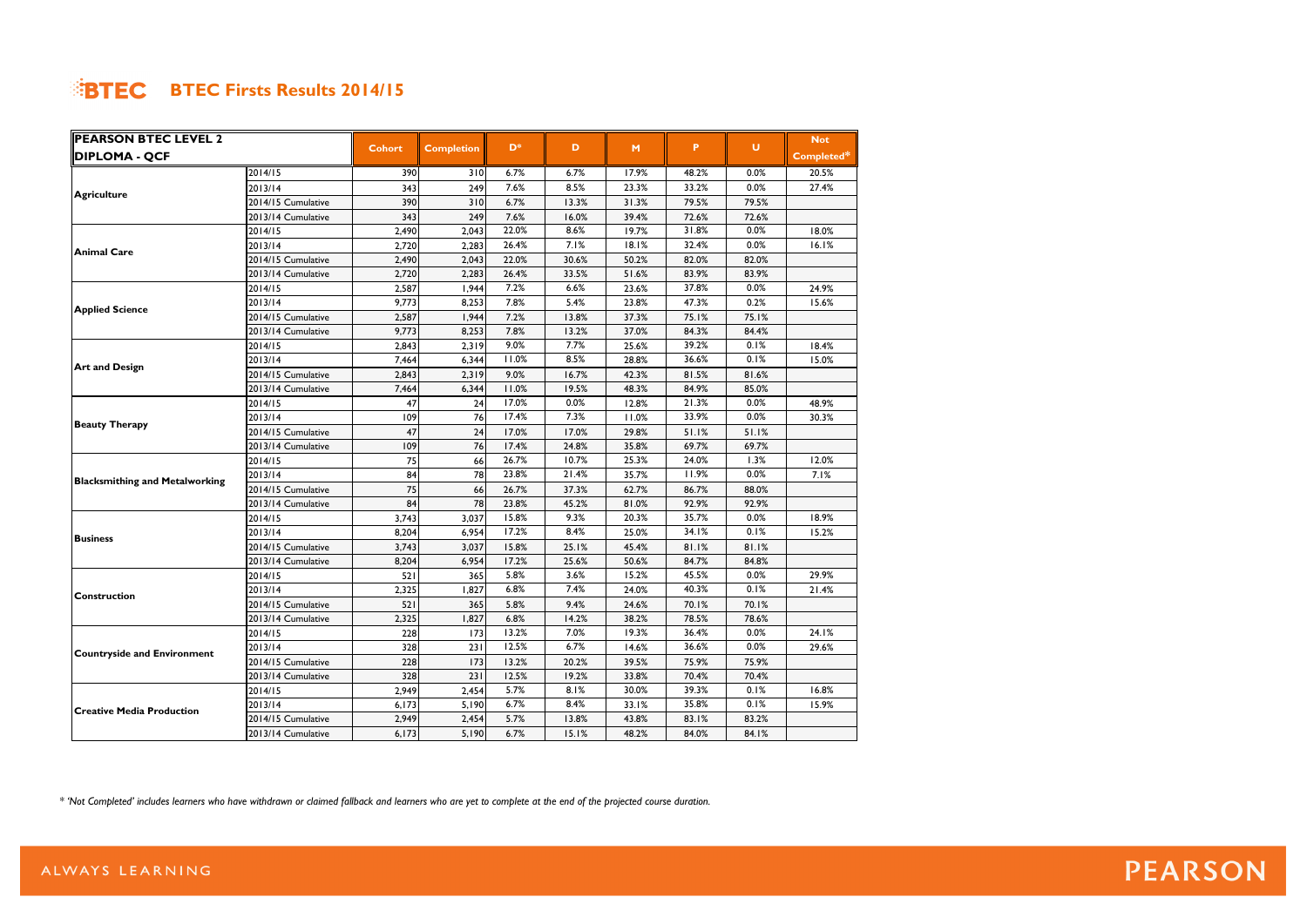| <b>PEARSON BTEC LEVEL 2</b>   |                    |               |                   |                |       |       |       |        | <b>Not</b> |
|-------------------------------|--------------------|---------------|-------------------|----------------|-------|-------|-------|--------|------------|
| <b>DIPLOMA - QCF</b>          |                    | <b>Cohort</b> | <b>Completion</b> | D <sup>*</sup> | D     | M     | P     | $\cup$ | Completed* |
|                               | 2014/15            | 1,963         | 1,478             | 11.4%          | 7.4%  | 20.6% | 35.7% | 0.2%   | 24.7%      |
| <b>Engineering</b>            | 2013/14            | 4,395         | 3,440             | 14.4%          | 9.3%  | 19.5% | 35.1% | 0.1%   | 21.7%      |
|                               | 2014/15 Cumulative | 1,963         | 1,478             | 11.4%          | 18.8% | 39.4% | 75.1% | 75.3%  |            |
|                               | 2013/14 Cumulative | 4,395         | 3,440             | 14.4%          | 23.6% | 43.1% | 78.2% | 78.3%  |            |
|                               | 2014/15            | 27            | 25                | 18.5%          | 14.8% | 29.6% | 29.6% | 0.0%   | 7.4%       |
| <b>Fish Husbandry</b>         | 2013/14            | 51            | 44                | 11.8%          | 9.8%  | 31.4% | 33.3% | 0.0%   | 13.7%      |
|                               | 2014/15 Cumulative | 27            | 25                | 18.5%          | 33.3% | 63.0% | 92.6% | 92.6%  |            |
|                               | 2013/14 Cumulative | 51            | 44                | 11.8%          | 21.6% | 52.9% | 86.3% | 86.3%  |            |
|                               | 2014/15            | 81            | 74                | 44.4%          | 4.9%  | 11.1% | 30.9% | 0.0%   | 8.6%       |
|                               | 2013/14            | 119           | 102               | 58.0%          | 10.9% | 8.4%  | 8.4%  | 0.0%   | 14.3%      |
| Floristry                     | 2014/15 Cumulative | 81            | 74                | 44.4%          | 49.4% | 60.5% | 91.4% | 91.4%  |            |
|                               | 2013/14 Cumulative | 119           | 102               | 58.0%          | 68.9% | 77.3% | 85.7% | 85.7%  |            |
|                               | 2014/15            | 6,828         | 5,463             | 21.4%          | 9.6%  | 21.9% | 27.1% | 0.1%   | 20.0%      |
|                               | 2013/14            | 14,077        | 12,062            | 27.5%          | 10.7% | 21.6% | 25.9% | 0.0%   | 14.3%      |
| lHealth and Social Care       | 2014/15 Cumulative | 6,828         | 5,463             | 21.4%          | 31.0% | 52.9% | 79.9% | 80.0%  |            |
|                               | 2013/14 Cumulative | 14,077        | 12,062            | 27.5%          | 38.2% | 59.8% | 85.7% | 85.7%  |            |
|                               | 2014/15            | 316           | 258               | 23.7%          | 13.6% | 20.3% | 24.1% | 0.0%   | 18.4%      |
|                               | 2013/14            | 457           | 388               | 26.9%          | 9.4%  | 23.2% | 25.4% | 0.0%   | 15.1%      |
| <b>Horse Care</b>             | 2014/15 Cumulative | 316           | 258               | 23.7%          | 37.3% | 57.6% | 81.6% | 81.6%  |            |
|                               | 2013/14 Cumulative | 457           | 388               | 26.9%          | 36.3% | 59.5% | 84.9% | 84.9%  |            |
|                               | 2014/15            | 144           | 128               | 21.5%          | 10.4% | 16.0% | 41.0% | 0.0%   | 11.1%      |
|                               | 2013/14            | 307           | 236               | 13.0%          | 4.6%  | 14.7% | 44.6% | 0.0%   | 23.1%      |
| <b>Horticulture</b>           | 2014/15 Cumulative | 44            | 128               | 21.5%          | 31.9% | 47.9% | 88.9% | 88.9%  |            |
|                               | 2013/14 Cumulative | 307           | 236               | 13.0%          | 17.6% | 32.2% | 76.9% | 76.9%  |            |
|                               | 2014/15            | 137           | 90                | 5.1%           | 2.2%  | 16.1% | 42.3% | 0.0%   | 34.3%      |
|                               | 2013/14            | 572           | 500               | 15.6%          | 6.8%  | 20.1% | 44.9% | 0.0%   | 12.6%      |
| Hospitality                   | 2014/15 Cumulative | 137           | 90                | 5.1%           | 7.3%  | 23.4% | 65.7% | 65.7%  |            |
|                               | 2013/14 Cumulative | 572           | 500               | 15.6%          | 22.4% | 42.5% | 87.4% | 87.4%  |            |
|                               | 2014/15            | 4,758         | 3,959             | 17.2%          | 8.3%  | 23.3% | 34.4% | 0.1%   | 16.8%      |
|                               | 2013/14            | 10,450        | 9,188             | 20.1%          | 10.7% | 26.4% | 30.7% | 0.1%   | 12.1%      |
| <b>Information Technology</b> | 2014/15 Cumulative | 4,758         | 3,959             | 17.2%          | 25.5% | 48.8% | 83.1% | 83.2%  |            |
|                               | 2013/14 Cumulative | 10,450        | 9,188             | 20.1%          | 30.7% | 57.1% | 87.8% | 87.9%  |            |
|                               | 2014/15            | 106           | 88                | 37.7%          | 9.4%  | 14.2% | 21.7% | 0.0%   | 17.0%      |
|                               | 2013/14            | 171           | 150               | 20.5%          | 10.5% | 19.3% | 37.4% | 0.0%   | 12.3%      |
| <b>Land-based Technology</b>  | 2014/15 Cumulative | 106           | 88                | 37.7%          | 47.2% | 61.3% | 83.0% | 83.0%  |            |
|                               | 2013/14 Cumulative | 171           | 150               | 20.5%          | 31.0% | 50.3% | 87.7% | 87.7%  |            |
|                               | 2014/15            | 1,571         | 1,321             | 10.5%          | 8.2%  | 26.2% | 39.1% | 0.1%   | 15.9%      |
|                               | 2013/14            | 3,509         | 2,777             | 11.4%          | 9.3%  | 28.0% | 30.4% | 0.0%   | 20.9%      |
| <b>Music</b>                  | 2014/15 Cumulative | 1,571         | 1,321             | 10.5%          | 18.7% | 44.9% | 84.0% | 84.1%  |            |
|                               | 2013/14 Cumulative | 3,509         | 2,777             | 11.4%          | 20.7% | 48.7% | 79.1% | 79.1%  |            |

*\* 'Not Completed' includes learners who have withdrawn or claimed fallback and learners who are yet to complete at the end of the projected course duration.*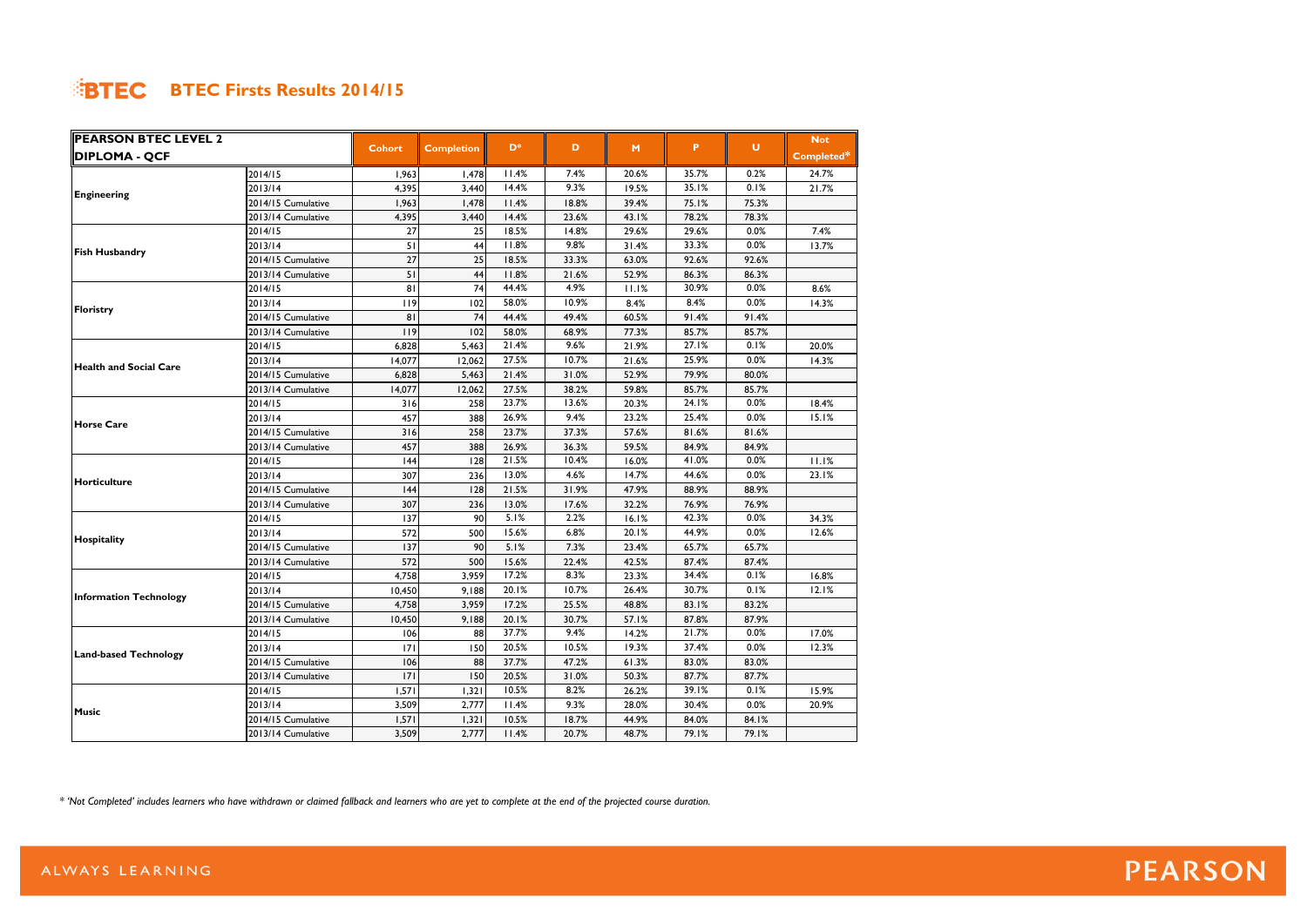| <b>PEARSON BTEC LEVEL 2</b> |                    |               |                   | $D^*$ | D     |       | P.    | U     | <b>Not</b> |
|-----------------------------|--------------------|---------------|-------------------|-------|-------|-------|-------|-------|------------|
| DIPLOMA - QCF               |                    | <b>Cohort</b> | <b>Completion</b> |       |       | M     |       |       | Completed* |
|                             | 2014/15            | 1.551         | 1,292             | 11.3% | 13.4% | 30.0% | 28.2% | 0.3%  | 16.7%      |
| <b>Performing Arts</b>      | 2013/14            | 4,872         | 4,317             | 20.3% | 13.3% | 29.3% | 25.6% | 0.1%  | 11.4%      |
|                             | 2014/15 Cumulative | 1,551         | 1,292             | 11.3% | 24.7% | 54.7% | 83.0% | 83.3% |            |
|                             | 2013/14 Cumulative | 4,872         | 4,317             | 20.3% | 33.6% | 62.9% | 88.5% | 88.6% |            |
|                             | 2014/15            | 4,779         | 3,929             | 9.8%  | 7.6%  | 24.0% | 40.8% | 0.0%  | 17.8%      |
| <b>Public Services</b>      | 2013/14            | 6,881         | 5,755             | 12.3% | 8.2%  | 24.4% | 38.6% | 0.1%  | 16.4%      |
|                             | 2014/15 Cumulative | 4.779         | 3,929             | 9.8%  | 17.3% | 41.4% | 82.2% | 82.2% |            |
|                             | 2013/14 Cumulative | 6,881         | 5,755             | 12.3% | 20.5% | 44.9% | 83.5% | 83.6% |            |
|                             | 2014/15            | 4,341         | 3,581             | 10.9% | 6.7%  | 22.5% | 42.4% | 0.0%  | 17.5%      |
|                             | 2013/14            | 13,378        | 11,745            | 14.3% | 7.6%  | 25.7% | 40.2% | 0.0%  | 12.2%      |
| <b>Sport</b>                | 2014/15 Cumulative | 4,341         | 3,581             | 10.9% | 17.6% | 40.0% | 82.5% | 82.5% |            |
|                             | 2013/14 Cumulative | 13,378        | 11,745            | 14.3% | 21.9% | 47.6% | 87.8% | 87.8% |            |
|                             | 2014/15            | 1,426         | I, I50            | 11.9% | 7.9%  | 24.8% | 36.1% | 0.0%  | 19.4%      |
| <b>Travel and Tourism</b>   | 2013/14            | 2,868         | 2,401             | 11.1% | 7.6%  | 24.5% | 40.5% | 0.1%  | 16.3%      |
|                             | 2014/15 Cumulative | 1,426         | 1,150             | 11.9% | 19.7% | 44.5% | 80.6% | 80.6% |            |
|                             | 2013/14 Cumulative | 2,868         | 2,401             | 11.1% | 18.6% | 43.2% | 83.6% | 83.7% |            |
|                             | 2014/15            | 136           | 63                | 14.0% | 8.1%  | 14.0% | 10.3% | 0.0%  | 53.7%      |
| <b>Vehicle Technology</b>   | 2013/14            | 388           | 293               | 12.9% | 10.3% | 19.1% | 33.2% | 0.0%  | 24.5%      |
|                             | 2014/15 Cumulative | 136           | 63                | 14.0% | 22.1% | 36.0% | 46.3% | 46.3% |            |
|                             | 2013/14 Cumulative | 388           | 293               | 12.9% | 23.2% | 42.3% | 75.5% | 75.5% |            |
|                             | 2014/15            | 44,037        | 35,634            | 13.7% | 8.3%  | 23.2% | 35.7% | 0.1%  | 19.1%      |
|                             | 2013/14            | 100,018       | 84,883            | 15.9% | 8.8%  | 25.1% | 35.1% | 0.1%  | 15.1%      |
| Total (all subjects)        | 2014/15 Cumulative | 44.037        | 35,634            | 13.7% | 22.0% | 45.2% | 80.9% | 80.9% |            |
|                             | 2013/14 Cumulative | 100,018       | 84,883            | 15.9% | 24.6% | 49.7% | 84.8% | 84.9% |            |

*\* 'Not Completed' includes learners who have withdrawn or claimed fallback and learners who are yet to complete at the end of the projected course duration.*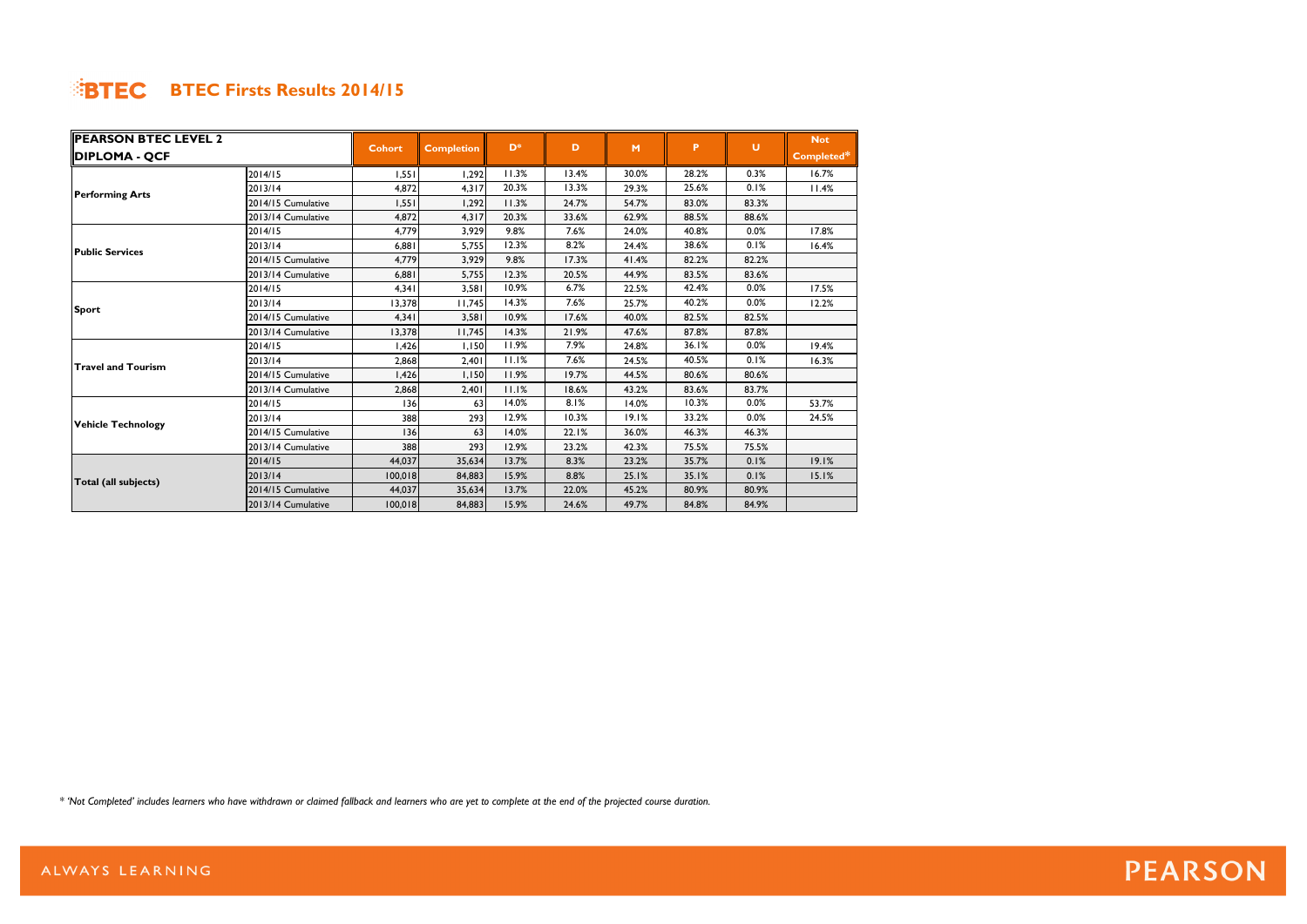| AWARD (120 GLH) - NQF<br>Completed*<br>2014/15<br>0.7%<br>43.4%<br>15.2%<br>130,431<br>93,763<br>0.3%<br>9.8%<br>2.5%<br>28.1%<br>0.2%<br><b>Applied Science (includes Principles</b><br>0.5%<br>42.0%<br>21.8%<br>3.7%<br>2013/14<br>41,254<br>30,670<br>6.1%<br>25.7%<br>and Application)<br>2014/15 Cumulative<br>130,431<br>93,763<br>0.3%<br>54.2%<br>69.4%<br>71.9%<br>1.0%<br>10.8%<br>30,670<br>2013/14 Cumulative<br>41,254<br>0.2%<br>0.7%<br>6.8%<br>48.8%<br>70.7%<br>74.3%<br>3.1%<br>2.4%<br>20.9%<br>24.5%<br>4.0%<br>2014/15<br>10,715<br>7,161<br>11.9%<br>33.2%<br>3.4%<br>15.5%<br>3.4%<br>20.9%<br>2013/14<br>671<br>383<br>9.4%<br>4.5%<br>42.9%<br><b>Art and Design</b><br>2014/15 Cumulative<br>10,715<br>3.1%<br>7,161<br>5.5%<br>17.4%<br>38.3%<br>62.8%<br>66.8%<br>671<br>3.4%<br>383<br>6.9%<br>31.7%<br>57.1%<br>2013/14 Cumulative<br>16.2%<br>52.6%<br>33.9%<br>3.0%<br>7.4%<br>16.2%<br>19.6%<br>25,641<br>17.8%<br>2.1%<br>2014/15<br>31,906<br>3.6%<br>4.0%<br>29.9%<br>14.1%<br>1,126<br>720<br>10.8%<br>1.5%<br>36.1%<br>2013/14<br><b>Business</b><br>31,906<br>25,641<br>3.0%<br>10.4%<br>28.1%<br>62.0%<br>80.4%<br>2014/15 Cumulative<br>78.3%<br>3.6%<br>720<br>7.5%<br>18.4%<br>48.3%<br>62.4%<br>63.9%<br>2013/14 Cumulative<br>1,126 | PEARSON BTEC LEVEL I/LEVEL 2 FIRST |  |               |                   |                |   |   |   |            |        | <b>Not</b> |
|-----------------------------------------------------------------------------------------------------------------------------------------------------------------------------------------------------------------------------------------------------------------------------------------------------------------------------------------------------------------------------------------------------------------------------------------------------------------------------------------------------------------------------------------------------------------------------------------------------------------------------------------------------------------------------------------------------------------------------------------------------------------------------------------------------------------------------------------------------------------------------------------------------------------------------------------------------------------------------------------------------------------------------------------------------------------------------------------------------------------------------------------------------------------------------------------------------------------------------------------------------------------------------------|------------------------------------|--|---------------|-------------------|----------------|---|---|---|------------|--------|------------|
|                                                                                                                                                                                                                                                                                                                                                                                                                                                                                                                                                                                                                                                                                                                                                                                                                                                                                                                                                                                                                                                                                                                                                                                                                                                                                   |                                    |  | <b>Cohort</b> | <b>Completion</b> | D <sup>*</sup> | D | M | P | <b>LIP</b> | $\cup$ |            |
|                                                                                                                                                                                                                                                                                                                                                                                                                                                                                                                                                                                                                                                                                                                                                                                                                                                                                                                                                                                                                                                                                                                                                                                                                                                                                   |                                    |  |               |                   |                |   |   |   |            |        |            |
|                                                                                                                                                                                                                                                                                                                                                                                                                                                                                                                                                                                                                                                                                                                                                                                                                                                                                                                                                                                                                                                                                                                                                                                                                                                                                   |                                    |  |               |                   |                |   |   |   |            |        |            |
|                                                                                                                                                                                                                                                                                                                                                                                                                                                                                                                                                                                                                                                                                                                                                                                                                                                                                                                                                                                                                                                                                                                                                                                                                                                                                   |                                    |  |               |                   |                |   |   |   |            |        |            |
|                                                                                                                                                                                                                                                                                                                                                                                                                                                                                                                                                                                                                                                                                                                                                                                                                                                                                                                                                                                                                                                                                                                                                                                                                                                                                   |                                    |  |               |                   |                |   |   |   |            |        |            |
|                                                                                                                                                                                                                                                                                                                                                                                                                                                                                                                                                                                                                                                                                                                                                                                                                                                                                                                                                                                                                                                                                                                                                                                                                                                                                   |                                    |  |               |                   |                |   |   |   |            |        |            |
|                                                                                                                                                                                                                                                                                                                                                                                                                                                                                                                                                                                                                                                                                                                                                                                                                                                                                                                                                                                                                                                                                                                                                                                                                                                                                   |                                    |  |               |                   |                |   |   |   |            |        |            |
|                                                                                                                                                                                                                                                                                                                                                                                                                                                                                                                                                                                                                                                                                                                                                                                                                                                                                                                                                                                                                                                                                                                                                                                                                                                                                   |                                    |  |               |                   |                |   |   |   |            |        |            |
|                                                                                                                                                                                                                                                                                                                                                                                                                                                                                                                                                                                                                                                                                                                                                                                                                                                                                                                                                                                                                                                                                                                                                                                                                                                                                   |                                    |  |               |                   |                |   |   |   |            |        |            |
|                                                                                                                                                                                                                                                                                                                                                                                                                                                                                                                                                                                                                                                                                                                                                                                                                                                                                                                                                                                                                                                                                                                                                                                                                                                                                   |                                    |  |               |                   |                |   |   |   |            |        |            |
|                                                                                                                                                                                                                                                                                                                                                                                                                                                                                                                                                                                                                                                                                                                                                                                                                                                                                                                                                                                                                                                                                                                                                                                                                                                                                   |                                    |  |               |                   |                |   |   |   |            |        |            |
|                                                                                                                                                                                                                                                                                                                                                                                                                                                                                                                                                                                                                                                                                                                                                                                                                                                                                                                                                                                                                                                                                                                                                                                                                                                                                   |                                    |  |               |                   |                |   |   |   |            |        |            |
|                                                                                                                                                                                                                                                                                                                                                                                                                                                                                                                                                                                                                                                                                                                                                                                                                                                                                                                                                                                                                                                                                                                                                                                                                                                                                   |                                    |  |               |                   |                |   |   |   |            |        |            |
| 5.0%<br>8.7%<br>21.1%<br>27.3%<br>19.6%<br>2.2%<br>16.1%<br>2014/15<br>2,664<br>2,236                                                                                                                                                                                                                                                                                                                                                                                                                                                                                                                                                                                                                                                                                                                                                                                                                                                                                                                                                                                                                                                                                                                                                                                             |                                    |  |               |                   |                |   |   |   |            |        |            |
| 5.6%<br>Children's Play, Learning and<br>2013/14<br> 78 <br>2.2%<br>2.8%<br>5.6%<br>47<br>10.1%<br>0.0%<br>73.6%                                                                                                                                                                                                                                                                                                                                                                                                                                                                                                                                                                                                                                                                                                                                                                                                                                                                                                                                                                                                                                                                                                                                                                  |                                    |  |               |                   |                |   |   |   |            |        |            |
| <b>Development</b><br>2,236<br>5.0%<br>2014/15 Cumulative<br>2,664<br>13.7%<br>34.8%<br>62.1%<br>81.7%<br>83.9%                                                                                                                                                                                                                                                                                                                                                                                                                                                                                                                                                                                                                                                                                                                                                                                                                                                                                                                                                                                                                                                                                                                                                                   |                                    |  |               |                   |                |   |   |   |            |        |            |
| 47<br>2013/14 Cumulative<br>178<br>2.2%<br>5.1%<br>20.8%<br>15.2%<br>26.4%<br>26.4%                                                                                                                                                                                                                                                                                                                                                                                                                                                                                                                                                                                                                                                                                                                                                                                                                                                                                                                                                                                                                                                                                                                                                                                               |                                    |  |               |                   |                |   |   |   |            |        |            |
| 0.2%<br>0.9%<br>25.9%<br>28.6%<br>2014/15<br>6,484<br>4,441<br>9.3%<br>3.5%<br>31.5%                                                                                                                                                                                                                                                                                                                                                                                                                                                                                                                                                                                                                                                                                                                                                                                                                                                                                                                                                                                                                                                                                                                                                                                              |                                    |  |               |                   |                |   |   |   |            |        |            |
| 0.0%<br>1.9%<br>537<br>0.0%<br>0.6%<br>4.5%<br><b>Construction and the Built</b><br>2013/14<br>40<br>0.6%<br>92.6%                                                                                                                                                                                                                                                                                                                                                                                                                                                                                                                                                                                                                                                                                                                                                                                                                                                                                                                                                                                                                                                                                                                                                                |                                    |  |               |                   |                |   |   |   |            |        |            |
| 6,484<br>4,441<br>0.2%<br>Environment<br>2014/15 Cumulative<br>1.1%<br>10.4%<br>36.4%<br>64.9%<br>68.5%                                                                                                                                                                                                                                                                                                                                                                                                                                                                                                                                                                                                                                                                                                                                                                                                                                                                                                                                                                                                                                                                                                                                                                           |                                    |  |               |                   |                |   |   |   |            |        |            |
| 537<br>0.0%<br>2.4%<br>2013/14 Cumulative<br>40<br>0.0%<br>0.6%<br>6.9%<br>7.4%                                                                                                                                                                                                                                                                                                                                                                                                                                                                                                                                                                                                                                                                                                                                                                                                                                                                                                                                                                                                                                                                                                                                                                                                   |                                    |  |               |                   |                |   |   |   |            |        |            |
| 3.6%<br>3.5%<br>24.2%<br>4,993<br>17.8%<br>20.9%<br>2.8%<br>27.2%<br>2014/15<br>6,855                                                                                                                                                                                                                                                                                                                                                                                                                                                                                                                                                                                                                                                                                                                                                                                                                                                                                                                                                                                                                                                                                                                                                                                             |                                    |  |               |                   |                |   |   |   |            |        |            |
| 0.0%<br>0.0%<br>3.7%<br>7.3%<br>2013/14<br>82<br>0.0%<br>0.0%<br>89.0%<br>9                                                                                                                                                                                                                                                                                                                                                                                                                                                                                                                                                                                                                                                                                                                                                                                                                                                                                                                                                                                                                                                                                                                                                                                                       |                                    |  |               |                   |                |   |   |   |            |        |            |
| <b>Creative Digital Media Production</b><br>3.6%<br>2014/15 Cumulative<br>6,855<br>4,993<br>7.1%<br>24.9%<br>49.1%<br>70.0%<br>72.8%                                                                                                                                                                                                                                                                                                                                                                                                                                                                                                                                                                                                                                                                                                                                                                                                                                                                                                                                                                                                                                                                                                                                              |                                    |  |               |                   |                |   |   |   |            |        |            |
| 82<br>9<br>0.0%<br>0.0%<br>0.0%<br>3.7%<br>2013/14 Cumulative<br>11.0%<br>11.0%                                                                                                                                                                                                                                                                                                                                                                                                                                                                                                                                                                                                                                                                                                                                                                                                                                                                                                                                                                                                                                                                                                                                                                                                   |                                    |  |               |                   |                |   |   |   |            |        |            |
| 1.3%<br>28.9%<br>21.6%<br>5.0%<br>8,004<br>2014/15<br>10,355<br>17.4%<br>3.1%<br>22.7%                                                                                                                                                                                                                                                                                                                                                                                                                                                                                                                                                                                                                                                                                                                                                                                                                                                                                                                                                                                                                                                                                                                                                                                            |                                    |  |               |                   |                |   |   |   |            |        |            |
| 0.9%<br>12.5%<br>2.1%<br>17.3%<br>2013/14<br>493<br>1,213<br>5.2%<br>2.6%<br>59.4%                                                                                                                                                                                                                                                                                                                                                                                                                                                                                                                                                                                                                                                                                                                                                                                                                                                                                                                                                                                                                                                                                                                                                                                                |                                    |  |               |                   |                |   |   |   |            |        |            |
| Engineering<br>2014/15 Cumulative<br>10,355<br>8,004<br>77.3%<br>1.3%<br>6.3%<br>23.7%<br>52.6%<br>74.2%                                                                                                                                                                                                                                                                                                                                                                                                                                                                                                                                                                                                                                                                                                                                                                                                                                                                                                                                                                                                                                                                                                                                                                          |                                    |  |               |                   |                |   |   |   |            |        |            |
| 493<br>0.9%<br>2013/14 Cumulative<br>3.1%<br>8.2%<br>20.8%<br>38.1%<br>40.6%<br>1,213                                                                                                                                                                                                                                                                                                                                                                                                                                                                                                                                                                                                                                                                                                                                                                                                                                                                                                                                                                                                                                                                                                                                                                                             |                                    |  |               |                   |                |   |   |   |            |        |            |
| 0.0%<br>0.0%<br>0.0%<br>0.0%<br>192<br>0.0%<br>0.0%<br>100.0%<br>2014/15                                                                                                                                                                                                                                                                                                                                                                                                                                                                                                                                                                                                                                                                                                                                                                                                                                                                                                                                                                                                                                                                                                                                                                                                          |                                    |  |               |                   |                |   |   |   |            |        |            |
| <b>Engineering Design and Product</b><br>2013/14                                                                                                                                                                                                                                                                                                                                                                                                                                                                                                                                                                                                                                                                                                                                                                                                                                                                                                                                                                                                                                                                                                                                                                                                                                  |                                    |  |               |                   |                |   |   |   |            |        |            |
| Investigation<br>192<br>2014/15 Cumulative<br>0.0%<br>0.0%<br>0.0%<br>0.0%<br>0.0%<br>0.0%                                                                                                                                                                                                                                                                                                                                                                                                                                                                                                                                                                                                                                                                                                                                                                                                                                                                                                                                                                                                                                                                                                                                                                                        |                                    |  |               |                   |                |   |   |   |            |        |            |
| 2013/14 Cumulative                                                                                                                                                                                                                                                                                                                                                                                                                                                                                                                                                                                                                                                                                                                                                                                                                                                                                                                                                                                                                                                                                                                                                                                                                                                                |                                    |  |               |                   |                |   |   |   |            |        |            |
| 0.0%<br>0.0%<br>0.0%<br>0.0%<br>0.0%<br>0.0%<br>100.0%<br>2014/15                                                                                                                                                                                                                                                                                                                                                                                                                                                                                                                                                                                                                                                                                                                                                                                                                                                                                                                                                                                                                                                                                                                                                                                                                 |                                    |  |               |                   |                |   |   |   |            |        |            |
| <b>Engineering Materials and</b><br>2013/14                                                                                                                                                                                                                                                                                                                                                                                                                                                                                                                                                                                                                                                                                                                                                                                                                                                                                                                                                                                                                                                                                                                                                                                                                                       |                                    |  |               |                   |                |   |   |   |            |        |            |
| 2014/15 Cumulative<br>Manufacturing<br>0.0%<br>0.0%<br>0.0%<br>0.0%<br>0.0%<br>0.0%                                                                                                                                                                                                                                                                                                                                                                                                                                                                                                                                                                                                                                                                                                                                                                                                                                                                                                                                                                                                                                                                                                                                                                                               |                                    |  |               |                   |                |   |   |   |            |        |            |
| 2013/14 Cumulative                                                                                                                                                                                                                                                                                                                                                                                                                                                                                                                                                                                                                                                                                                                                                                                                                                                                                                                                                                                                                                                                                                                                                                                                                                                                |                                    |  |               |                   |                |   |   |   |            |        |            |
| 8.2%<br>6.8%<br>31.7%<br>13.5%<br>17.5%<br>20,395<br>16,823<br>20.7%<br>1.7%<br>2014/15                                                                                                                                                                                                                                                                                                                                                                                                                                                                                                                                                                                                                                                                                                                                                                                                                                                                                                                                                                                                                                                                                                                                                                                           |                                    |  |               |                   |                |   |   |   |            |        |            |
| 707<br>432<br>5.7%<br>4.1%<br>25.6%<br>11.7%<br>38.9%<br>2013/14<br>13.3%<br>0.7%                                                                                                                                                                                                                                                                                                                                                                                                                                                                                                                                                                                                                                                                                                                                                                                                                                                                                                                                                                                                                                                                                                                                                                                                 |                                    |  |               |                   |                |   |   |   |            |        |            |
| <b>Health and Social Care</b><br>2014/15 Cumulative<br>20,395<br>16,823<br>8.2%<br>67.3%<br>14.9%<br>35.6%<br>80.8%<br>82.5%                                                                                                                                                                                                                                                                                                                                                                                                                                                                                                                                                                                                                                                                                                                                                                                                                                                                                                                                                                                                                                                                                                                                                      |                                    |  |               |                   |                |   |   |   |            |        |            |
| 707<br>2013/14 Cumulative<br>432<br>5.7%<br>9.8%<br>23.1%<br>48.7%<br>60.4%<br>61.1%                                                                                                                                                                                                                                                                                                                                                                                                                                                                                                                                                                                                                                                                                                                                                                                                                                                                                                                                                                                                                                                                                                                                                                                              |                                    |  |               |                   |                |   |   |   |            |        |            |

*\* 'Not Completed' includes learners who have withdrawn or claimed fallback and learners who are yet to complete at the end of the projected course duration.*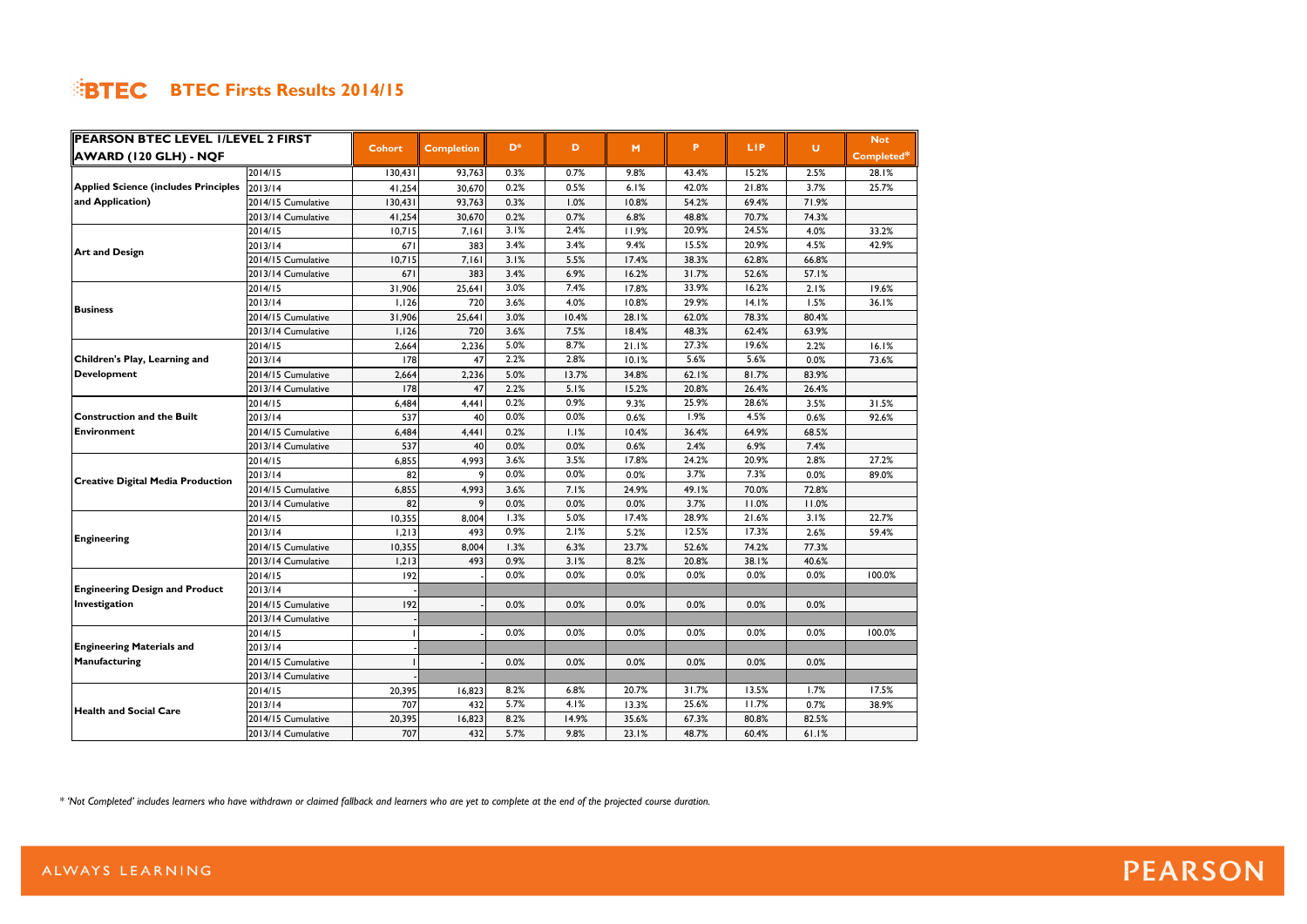| PEARSON BTEC LEVEL I/LEVEL 2 FIRST |                    |               |                   | D <sup>*</sup> |       |       |       |            |        | <b>Not</b> |
|------------------------------------|--------------------|---------------|-------------------|----------------|-------|-------|-------|------------|--------|------------|
| AWARD (120 GLH) - NQF              |                    | <b>Cohort</b> | <b>Completion</b> |                | D     | M     | P.    | <b>LIP</b> | $\cup$ | Completed* |
|                                    | 2014/15            | 2,309         | 1,576             | 1.3%           | 4.0%  | 13.4% | 21.5% | 24.8%      | 3.3%   | 31.7%      |
| Hospitality                        | 2013/14            | 174           | 52                | 0.6%           | 5.7%  | 6.3%  | 4.6%  | 11.5%      | 1.1%   | 70.1%      |
|                                    | 2014/15 Cumulative | 2,309         | 1,576             | 1.3%           | 5.3%  | 18.7% | 40.2% | 65.0%      | 68.3%  |            |
|                                    | 2013/14 Cumulative | 174           | 52                | 0.6%           | 6.3%  | 12.6% | 17.2% | 28.7%      | 29.9%  |            |
|                                    | 2014/15            | 35,111        | 24,156            | 0.9%           | 5.4%  | 14.5% | 31.6% | 14.2%      | 2.2%   | 31.2%      |
| <b>Information and Creative</b>    | 2013/14            | 1,709         | 1,004             | 0.1%           | 4.3%  | 12.9% | 13.5% | 22.4%      | 5.6%   | 41.3%      |
| <b>Technology</b>                  | 2014/15 Cumulative | 35,111        | 24,156            | 0.9%           | 6.3%  | 20.7% | 52.4% | 66.6%      | 68.8%  |            |
|                                    | 2013/14 Cumulative | 1,709         | 1,004             | 0.1%           | 4.4%  | 17.3% | 30.8% | 53.1%      | 58.7%  |            |
|                                    | 2014/15            | 8,411         | 6,704             | 5.2%           | 5.9%  | 23.0% | 27.6% | 16.1%      | 1.9%   | 20.3%      |
| <b>Music</b>                       | 2013/14            | 77            |                   | 0.0%           | 0.0%  | 2.6%  | 1.3%  | 3.9%       | 0.0%   | 92.2%      |
|                                    | 2014/15 Cumulative | 8,411         | 6,704             | 5.2%           | 11.1% | 34.1% | 61.7% | 77.8%      | 79.7%  |            |
|                                    | 2013/14 Cumulative | 77            | 6                 | 0.0%           | 0.0%  | 2.6%  | 3.9%  | 7.8%       | 7.8%   |            |
|                                    | 2014/15            | 19,195        | 15,298            | 10.9%          | 5.1%  | 23.0% | 24.7% | 14.2%      | 1.8%   | 20.3%      |
| <b>Performing Arts</b>             | 2013/14            | 5,144         | 4,181             | 10.1%          | 5.5%  | 23.4% | 25.3% | 15.5%      | 1.4%   | 18.7%      |
|                                    | 2014/15 Cumulative | 19,195        | 15,298            | 10.9%          | 16.0% | 39.0% | 63.7% | 77.9%      | 79.7%  |            |
|                                    | 2013/14 Cumulative | 5,144         | 4,181             | 10.1%          | 15.6% | 39.1% | 64.4% | 79.9%      | 81.3%  |            |
|                                    | 2014/15            | 130           | 52                | 6.9%           | 9.2%  | 10.8% | 5.4%  | 6.9%       | 0.8%   | 60.0%      |
| <b>Public Services</b>             | 2013/14            |               |                   |                |       |       |       |            |        |            |
|                                    | 2014/15 Cumulative | 130           | 52                | 6.9%           | 16.2% | 26.9% | 32.3% | 39.2%      | 40.0%  |            |
|                                    | 2013/14 Cumulative |               |                   |                |       |       |       |            |        |            |
|                                    | 2014/15            | 61,164        | 45,005            | 2.5%           | 5.1%  | 16.3% | 30.2% | 17.4%      | 2.1%   | 26.4%      |
| <b>Sport</b>                       | 2013/14            | 1,907         | 1,201             | 0.9%           | 4.7%  | 14.8% | 19.0% | 20.6%      | 2.8%   | 37.0%      |
|                                    | 2014/15 Cumulative | 61,164        | 45,005            | 2.5%           | 7.5%  | 23.8% | 54.1% | 71.5%      | 73.6%  |            |
|                                    | 2013/14 Cumulative | 1,907         | 1,201             | 0.9%           | 5.7%  | 20.5% | 39.5% | 60.1%      | 63.0%  |            |
|                                    | 2014/15            | 5,813         | 4,361             | 0.4%           | 3.1%  | 13.6% | 28.1% | 26.0%      | 3.8%   | 25.0%      |
| Travel and Tourism                 | 2013/14            | 85            | 62                | 0.0%           | 3.5%  | 9.4%  | 30.6% | 29.4%      | 0.0%   | 27.1%      |
|                                    | 2014/15 Cumulative | 5,813         | 4,361             | 0.4%           | 3.5%  | 17.1% | 45.2% | 71.3%      | 75.0%  |            |
|                                    | 2013/14 Cumulative | 85            | 62                | 0.0%           | 3.5%  | 12.9% | 43.5% | 72.9%      | 72.9%  |            |
|                                    | 2014/15            | 352, 131      | 260,214           | 2.3%           | 3.6%  | 14.4% | 34.6% | 16.5%      | 2.4%   | 26.1%      |
| Total (all subjects)               | 2013/14            | 54,864        | 39,300            | 1.3%           | 1.5%  | 8.4%  | 36.6% | 20.5%      | 3.3%   | 28.4%      |
|                                    | 2014/15 Cumulative | 352, 131      | 260,214           | 2.3%           | 5.9%  | 20.3% | 55.0% | 71.5%      | 73.9%  |            |
|                                    | 2013/14 Cumulative | 54,864        | 39,300            | 1.3%           | 2.8%  | 11.2% | 47.8% | 68.3%      | 71.6%  |            |

*\* 'Not Completed' includes learners who have withdrawn or claimed fallback and learners who are yet to complete at the end of the projected course duration.*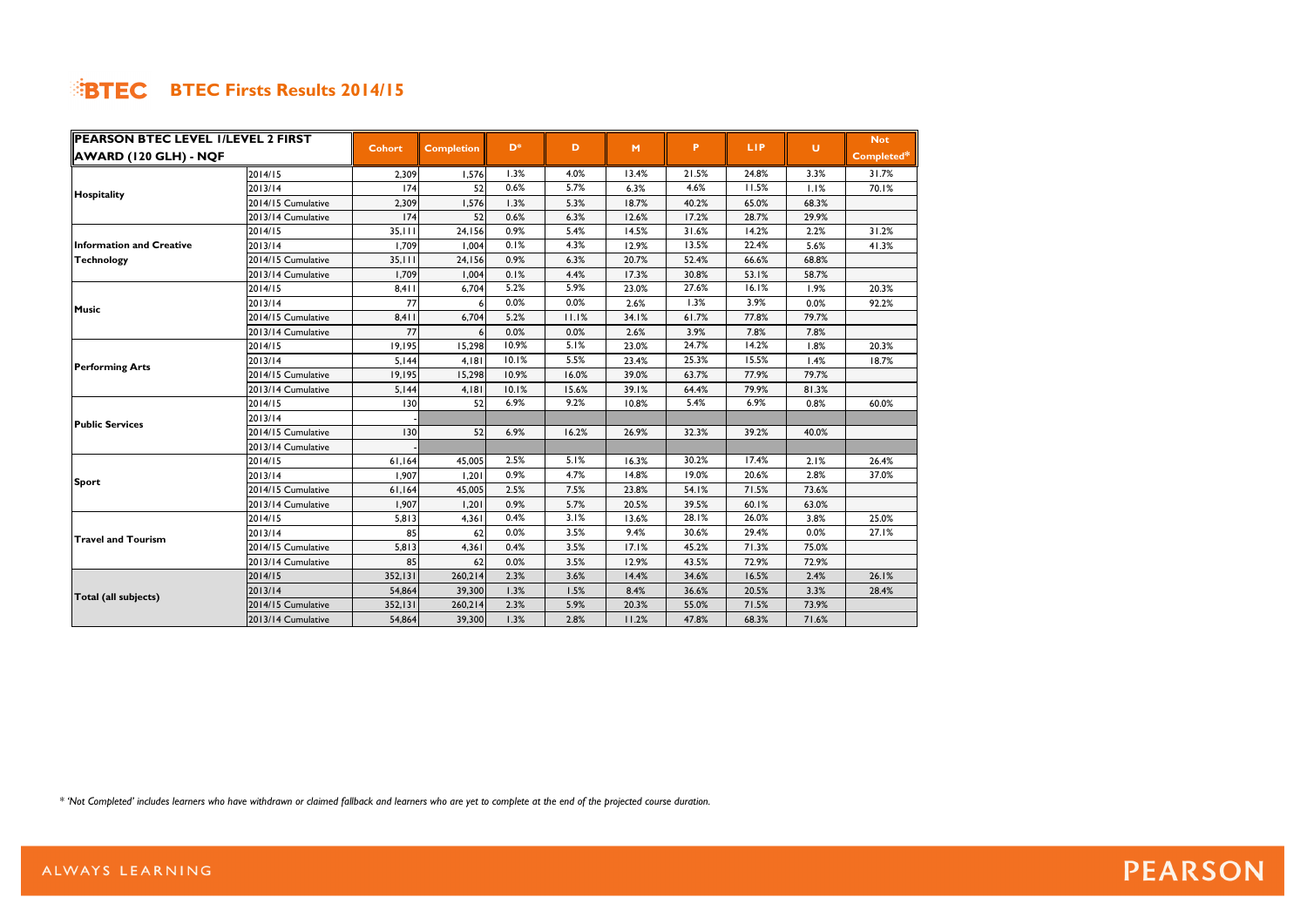| PEARSON BTEC LEVEL I/LEVEL 2 FIRST       |                    |               |                   |          |                  |           |           |           |           |           |            |       | <b>Not</b> |
|------------------------------------------|--------------------|---------------|-------------------|----------|------------------|-----------|-----------|-----------|-----------|-----------|------------|-------|------------|
| <b>CERTIFICATE (240 GLH) - NQF</b>       |                    | <b>Cohort</b> | <b>Completion</b> | $D^*D^*$ | D <sup>*</sup> D | <b>DD</b> | <b>DM</b> | <b>MM</b> | <b>MP</b> | <b>PP</b> | <b>LIP</b> | U.    | Completed* |
|                                          | 2014/15            | 1,658         | 943               | 3.1%     | 1.3%             | 1.6%      | 4.6%      | 7.4%      | 7.9%      | 8.7%      | 20.7%      | 1.6%  | 43.1%      |
| <b>Art and Design</b>                    | 2013/14            | 46            | 23                | 0.0%     | 0.0%             | 0.0%      | 0.0%      | 2.2%      | 0.0%      | 2.2%      | 15.2%      | 30.4% | 50.0%      |
|                                          | 2014/15 Cumulative | 1,658         | 943               | 3.1%     | 4.3%             | 6.0%      | 10.6%     | 18.0%     | 25.9%     | 34.6%     | 55.2%      | 56.9% |            |
|                                          | 2013/14 Cumulative | 46            | 23                | 0.0%     | 0.0%             | 0.0%      | 0.0%      | 2.2%      | 2.2%      | 4.3%      | 19.6%      | 50.0% |            |
|                                          | 2014/15            | 1,926         | 1,256             | 0.7%     | 1.5%             | 2.2%      | 5.8%      | 10.7%     | 10.1%     | 19.2%     | 14.3%      | 0.7%  | 34.8%      |
| <b>Business</b>                          | 2013/14            | 90            | 64                | 1.1%     | 0.0%             | 2.2%      | 3.3%      | 7.8%      | 7.8%      | 13.3%     | 35.6%      | 0.0%  | 28.9%      |
|                                          | 2014/15 Cumulative | 1,926         | 1,256             | 0.7%     | 2.1%             | 4.4%      | 10.2%     | 20.9%     | 30.9%     | 50.2%     | 64.5%      | 65.2% |            |
|                                          | 2013/14 Cumulative | 90            | 64                | 1.1%     | 1.1%             | 3.3%      | 6.7%      | 14.4%     | 22.2%     | 35.6%     | 71.1%      | 71.1% |            |
|                                          | 2014/15            | 713           | 559               | 1.3%     | 2.0%             | 2.7%      | 6.2%      | 10.8%     | 12.8%     | 18.8%     | 22.2%      | 1.8%  | 21.6%      |
| Children's Play, Learning and            | 2013/14            | 94            | 77                | 3.2%     | 2.1%             | 5.3%      | 9.6%      | 11.7%     | 11.7%     | 8.5%      | 29.8%      | 0.0%  | 18.1%      |
| Development                              | 2014/15 Cumulative | 713           | 559               | 1.3%     | 3.2%             | 5.9%      | 12.1%     | 22.9%     | 35.6%     | 54.4%     | 76.6%      | 78.4% |            |
|                                          | 2013/14 Cumulative | 94            | 77                | 3.2%     | 5.3%             | 10.6%     | 20.2%     | 31.9%     | 43.6%     | 52.1%     | 81.9%      | 81.9% |            |
|                                          | 2014/15            | 1,437         | 733               | 0.2%     | 0.1%             | 0.8%      | 1.9%      | 4.5%      | 10.0%     | 11.3%     | 20.0%      | 2.1%  | 49.0%      |
| Construction and the Built               | 2013/14            | 351           |                   | 0.0%     | 0.0%             | 0.0%      | 0.0%      | 0.0%      | 0.0%      | 0.0%      | 0.3%       | 0.0%  | 99.7%      |
| Environment                              | 2014/15 Cumulative | 1,437         | 733               | 0.2%     | 0.3%             | 1.1%      | 3.1%      | 7.6%      | 17.6%     | 28.9%     | 48.9%      | 51.0% |            |
|                                          | 2013/14 Cumulative | 351           |                   | 0.0%     | 0.0%             | 0.0%      | 0.0%      | 0.0%      | 0.0%      | 0.0%      | 0.3%       | 0.3%  |            |
|                                          | 2014/15            | 686           | 412               | 0.9%     | 1.2%             | 1.0%      | 5.0%      | 9.0%      | 13.3%     | 9.2%      | 19.7%      | 0.9%  | 39.9%      |
| <b>Creative Digital Media Production</b> | 2013/14            |               |                   |          |                  |           |           |           |           |           |            |       |            |
|                                          | 2014/15 Cumulative | 686           | 412               | 0.9%     | 2.0%             | 3.1%      | 8.0%      | 17.1%     | 30.3%     | 39.5%     | 59.2%      | 60.1% |            |
|                                          | 2013/14 Cumulative |               |                   |          |                  |           |           |           |           |           |            |       |            |
|                                          | 2014/15            | 1,300         | 770               | 0.1%     | 2.0%             | 3.8%      | 6.6%      | 11.0%     | 9.8%      | 7.6%      | 16.4%      | 1.9%  | 40.8%      |
|                                          | 2013/14            | 496           | 52                | 0.0%     | 0.0%             | 0.2%      | 0.8%      | 0.8%      | 3.4%      | 1.4%      | 3.4%       | 0.4%  | 89.5%      |
| Engineering                              | 2014/15 Cumulative | 1,300         | 770               | 0.1%     | 2.1%             | 5.8%      | 12.5%     | 23.5%     | 33.3%     | 40.9%     | 57.3%      | 59.2% |            |
|                                          | 2013/14 Cumulative | 496           | 52                | 0.0%     | 0.0%             | 0.2%      | 1.0%      | 1.8%      | 5.2%      | 6.7%      | 10.1%      | 10.5% |            |
|                                          | 2014/15            | 3,615         | 2,623             | 3.8%     | 3.3%             | 3.6%      | 8.1%      | 11.2%     | 11.7%     | 18.5%     | 11.6%      | 0.7%  | 27.4%      |
| <b>Health and Social Care</b>            | 2013/14            | 326           | 160               | 1.8%     | 0.9%             | 1.5%      | 5.8%      | 9.2%      | 9.5%      | 8.6%      | 11.7%      | 0.0%  | 50.9%      |
|                                          | 2014/15 Cumulative | 3,615         | 2,623             | 3.8%     | 7.1%             | 10.7%     | 18.8%     | 30.0%     | 41.7%     | 60.2%     | 71.9%      | 72.6% |            |
|                                          | 2013/14 Cumulative | 326           | 160               | 1.8%     | 2.8%             | 4.3%      | 10.1%     | 19.3%     | 28.8%     | 37.4%     | 49.1%      | 49.1% |            |
|                                          | 2014/15            | 306           | 174               | 1.3%     | 1.3%             | 0.7%      | 2.9%      | 5.2%      | 6.9%      | 17.3%     | 19.9%      | 1.3%  | 43.1%      |
| Hospitality                              | 2013/14            | 28            |                   | 0.0%     | 0.0%             | 0.0%      | 0.0%      | 0.0%      | 0.0%      | 7.1%      | 3.6%       | 0.0%  | 89.3%      |
|                                          | 2014/15 Cumulative | 306           | 174               | 1.3%     | 2.6%             | 3.3%      | 6.2%      | 11.4%     | 18.3%     | 35.6%     | 55.6%      | 56.9% |            |
|                                          | 2013/14 Cumulative | 28            |                   | 0.0%     | 0.0%             | 0.0%      | 0.0%      | 0.0%      | 0.0%      | 7.1%      | 10.7%      | 10.7% |            |
|                                          | 2014/15            | 1,992         | 1,095             | 0.4%     | 0.8%             | 2.4%      | 12.2%     | 7.7%      | 6.9%      | 13.5%     | 10.6%      | 0.5%  | 45.0%      |
| <b>Information and Creative</b>          | 2013/14            | <b>175</b>    | 98                | 0.0%     | 0.0%             | 1.1%      | 6.9%      | 3.4%      | 5.1%      | 9.1%      | 26.3%      | 4.0%  | 44.0%      |
| Technology                               | 2014/15 Cumulative | 1,992         | 1,095             | 0.4%     | 1.2%             | 3.5%      | 15.8%     | 23.4%     | 30.3%     | 43.8%     | 54.5%      | 55.0% |            |
|                                          | 2013/14 Cumulative | 175           | 98                | 0.0%     | 0.0%             | 1.1%      | 8.0%      | 11.4%     | 16.6%     | 25.7%     | 52.0%      | 56.0% |            |
|                                          | 2014/15            | $ $   $ $     | 72                | 3.5%     | 3.5%             | 4.4%      | 10.5%     | 13.2%     | 8.8%      | 8.8%      | 9.6%       | 0.9%  | 36.8%      |
| <b>Music</b>                             | 2013/14            |               |                   |          |                  |           |           |           |           |           |            |       |            |
|                                          | 2014/15 Cumulative | $ $  4        | 72                | 3.5%     | 7.0%             | 11.4%     | 21.9%     | 35.1%     | 43.9%     | 52.6%     | 62.3%      | 63.2% |            |
|                                          | 2013/14 Cumulative |               |                   |          |                  |           |           |           |           |           |            |       |            |

*\* 'Not Completed' includes learners who have withdrawn or claimed fallback and learners who are yet to complete at the end of the projected course duration.*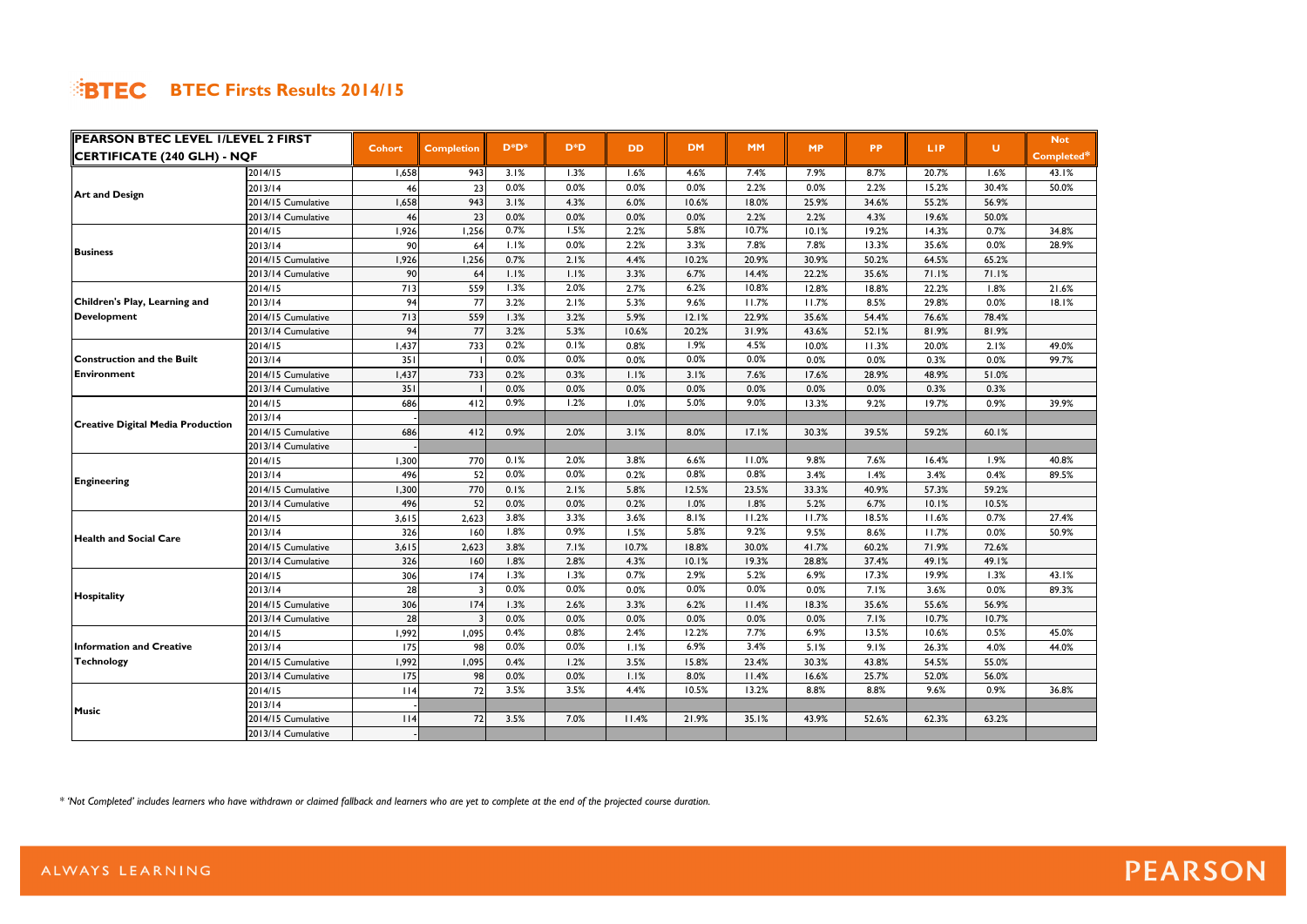| PEARSON BTEC LEVEL I/LEVEL 2 FIRST |                     |               |                   |          |                  |           |           |           |           |           |            |       | <b>Not</b> |
|------------------------------------|---------------------|---------------|-------------------|----------|------------------|-----------|-----------|-----------|-----------|-----------|------------|-------|------------|
| CERTIFICATE (240 GLH) - NQF        |                     | <b>Cohort</b> | <b>Completion</b> | $D^*D^*$ | D <sup>*</sup> D | <b>DD</b> | <b>DM</b> | <b>MM</b> | <b>MP</b> | <b>PP</b> | <b>LIP</b> | U     | Completed* |
|                                    | 2014/15             | 1,971         | I,422             | 6.5%     | 4.2%             | 3.6%      | $9.0\%$   | 11.6%     | 12.8%     | 12.7%     | 11.6%      | 0.1%  | 27.9%      |
|                                    | 2013/14             | 6             | 105               | 5.6%     | 3.1%             | 0.6%      | 11.2%     | 9.9%      | 12.4%     | 13.0%     | 9.3%       | 0.0%  | 34.8%      |
| <b>Performing Arts</b>             | 2014/15 Cumulative  | 1,971         | 422. ا            | 6.5%     | 10.7%            | 14.3%     | 23.3%     | 34.9%     | 47.7%     | 60.4%     | 72.0%      | 72.1% |            |
|                                    | 2013/14 Cumulative  | 6             | 105               | 5.6%     | 8.7%             | 9.3%      | 20.5%     | 30.4%     | 42.9%     | 55.9%     | 65.2%      | 65.2% |            |
|                                    | 2014/15             | 237           | l I 5             | 0.0%     | 1.7%             | 1.7%      | 1.7%      | 4.2%      | 6.3%      | 12.7%     | 18.1%      | 2.1%  | 51.5%      |
| <b>Public Services</b>             | 2013/14             |               |                   |          |                  |           |           |           |           |           |            |       |            |
|                                    | 2014/15 Cumulative  | 237           | 115               | 0.0%     | 1.7%             | 3.4%      | 5.1%      | 9.3%      | 15.6%     | 28.3%     | 46.4%      | 48.5% |            |
|                                    | 2013/14 Cumulative  |               |                   |          |                  |           |           |           |           |           |            |       |            |
|                                    | 2014/15             | 3,186         | 1,972             | 0.8%     | 1.1%             | 2.0%      | 5.2%      | 7.8%      | 10.5%     | 18.6%     | 14.9%      | 0.9%  | 38.I%      |
|                                    | 2013/14             | 48            | 58                | 0.0%     | 0.7%             | 0.0%      | 2.7%      | 10.1%     | 2.0%      | 7.4%      | 16.2%      | 0.0%  | 60.8%      |
| Sport                              | 2014/15 Cumulative  | 3,186         | 1,972             | 0.8%     | 1.9%             | 3.9%      | 9.2%      | 16.9%     | 27.5%     | 46.1%     | 61.0%      | 61.9% |            |
|                                    | 2013/14 Cumulative  | 48            | 58                | 0.0%     | 0.7%             | 0.7%      | 3.4%      | 13.5%     | 15.5%     | 23.0%     | 39.2%      | 39.2% |            |
|                                    | 2014/15             | 853           | 429               | 0.5%     | 0.2%             | 1.2%      | 3.6%      | 2.7%      | 6.1%      | 15.5%     | 16.4%      | 4.1%  | 49.7%      |
| <b>Travel and Tourism</b>          | 2013/14             | 33            |                   | 0.0%     | $0.0\%$          | 0.0%      | 3.0%      | 9.1%      | 12.1%     | 3.0%      | 24.2%      | 0.0%  | 48.5%      |
|                                    | 2014/15 Cumulative  | 853           | 429               | 0.5%     | 0.7%             | 1.9%      | 5.5%      | 8.2%      | 14.3%     | 29.8%     | 46.2%      | 50.3% |            |
|                                    | 2013/14 Cumulative  | 33            |                   | 0.0%     | 0.0%             | 0.0%      | 3.0%      | 12.1%     | 24.2%     | 27.3%     | 51.5%      | 51.5% |            |
|                                    | 2014/15             | 19,994        | 12,575            | 2.0%     | 1.8%             | 2.4%      | 6.6%      | 8.9%      | 10.1%     | 14.9%     | 15.0%      | 1.1%  | 37.1%      |
| Total (all subjects)               | 2013/14             | 1,948         | 658               | 1.0%     | 0.6%             | 0.8%      | 3.6%      | 4.8%      | 5.2%      | 5.5%      | 11.1%      | 1.2%  | 66.2%      |
|                                    | 12014/15 Cumulative | 19,994        | 12,575            | 2.0%     | 3.8%             | 6.2%      | 12.8%     | 21.7%     | 31.8%     | 46.7%     | 61.8%      | 62.9% |            |
|                                    | 2013/14 Cumulative  | 1,948         | 658               | 1.0%     | 1.5%             | 2.4%      | 6.0%      | 10.7%     | 16.0%     | 21.5%     | 32.6%      | 33.8% |            |

*\* 'Not Completed' includes learners who have withdrawn or claimed fallback and learners who are yet to complete at the end of the projected course duration.*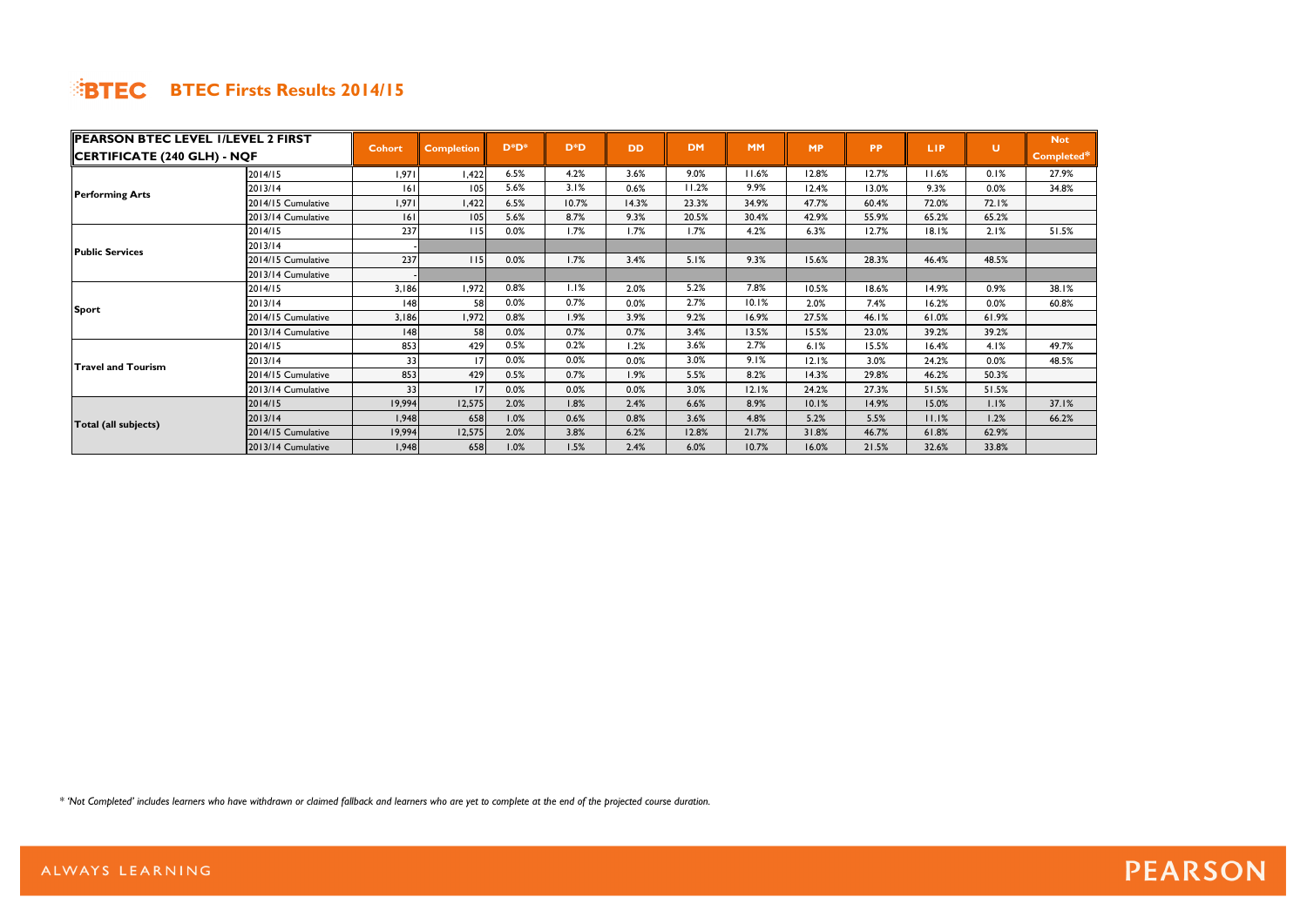| PEARSON BTEC LEVEL I/LEVEL 2 FIRST                                                                               |                    |               |                   |          |                  |      |           |           |           |           |       |       | <b>Not</b> |
|------------------------------------------------------------------------------------------------------------------|--------------------|---------------|-------------------|----------|------------------|------|-----------|-----------|-----------|-----------|-------|-------|------------|
| <b> EXTENDED CERTIFICATE (360 GLH) - NQF</b>                                                                     |                    | <b>Cohort</b> | <b>Completion</b> | $D^*D^*$ | D <sup>*</sup> D | DD.  | <b>DM</b> | <b>MM</b> | <b>MP</b> | <b>PP</b> | LIP.  | U     | Completed* |
|                                                                                                                  | 2014/15            | 1,171         | 565               | 1.1%     | 1.0%             | 0.8% | 5.1%      | 7.9%      | 9.8%      | 15.5%     | 6.4%  | 0.6%  | 51.8%      |
| <b>Applied Science</b>                                                                                           | 2013/14            | 8             | 83                | 3.3%     | 1.1%             | 1.7% | 10.5%     | 6.6%      | 6.6%      | 10.5%     | 5.5%  | 0.0%  | 54.1%      |
|                                                                                                                  | 2014/15 Cumulative | 1,171         | 565               | 1.1%     | 2.1%             | 2.9% | 8.0%      | 15.9%     | 25.7%     | 41.2%     | 47.7% | 48.2% |            |
|                                                                                                                  | 2013/14 Cumulative | 8             | 83                | 3.3%     | 4.4%             | 6.1% | 16.6%     | 23.2%     | 29.8%     | 40.3%     | 45.9% | 45.9% |            |
|                                                                                                                  | 2014/15            | 681           | 478               | 2.9%     | 1.6%             | 0.7% | 6.2%      | 9.5%      | 11.2%     | 14.5%     | 22.9% | 0.6%  | 29.8%      |
|                                                                                                                  | 2013/14            | 44            | 27                | 0.0%     | 0.0%             | 0.0% | 9.1%      | 0.0%      | 13.6%     | 6.8%      | 31.8% | 0.0%  | 38.6%      |
|                                                                                                                  | 2014/15 Cumulative | 681           | 478               | 2.9%     | 4.6%             | 5.3% | 11.5%     | 21.0%     | 32.2%     | 46.7%     | 69.6% | 70.2% |            |
|                                                                                                                  | 2013/14 Cumulative | 44            | 27                | 0.0%     | 0.0%             | 0.0% | 9.1%      | 9.1%      | 22.7%     | 29.5%     | 61.4% | 61.4% |            |
|                                                                                                                  | 2014/15            | 1,313         | 864               | 0.2%     | 0.3%             | 0.6% | 3.6%      | 8.2%      | 9.9%      | 27.7%     | 13.3% | 1.9%  | 34.2%      |
|                                                                                                                  | 2013/14            | 213           | 122               | 0.0%     | 0.0%             | 0.0% | 0.9%      | 4.7%      | 8.0%      | 23.0%     | 19.2% | 1.4%  | 42.7%      |
|                                                                                                                  | 2014/15 Cumulative | 1,313         | 864               | 0.2%     | 0.5%             | 1.1% | 4.7%      | 12.9%     | 22.8%     | 50.6%     | 63.9% | 65.8% |            |
|                                                                                                                  | 2013/14 Cumulative | 213           | 122               | 0.0%     | 0.0%             | 0.0% | 0.9%      | 5.6%      | 13.6%     | 36.6%     | 55.9% | 57.3% |            |
|                                                                                                                  | 2014/15            | 136           | 65                | 0.0%     | 0.0%             | 0.0% | 2.2%      | 6.6%      | 10.3%     | 10.3%     | 18.4% | 0.0%  | 52.2%      |
| <b>Construction and the Built</b>                                                                                | 2013/14            | 40            |                   | 0.0%     | 0.0%             | 0.0% | 0.0%      | 0.0%      | 0.0%      | 0.0%      | 0.0%  | 0.0%  | 100.0%     |
| Environment                                                                                                      | 2014/15 Cumulative | 136           | 65                | 0.0%     | 0.0%             | 0.0% | 2.2%      | 8.8%      | 19.1%     | 29.4%     | 47.8% | 47.8% |            |
|                                                                                                                  | 2013/14 Cumulative | 40            |                   | 0.0%     | 0.0%             | 0.0% | 0.0%      | 0.0%      | 0.0%      | 0.0%      | 0.0%  | 0.0%  |            |
| <b>Creative Digital Media Production</b>                                                                         | 2014/15            | 670           | 422               | 0.1%     | 0.0%             | 0.1% | 3.4%      | 8.4%      | 12.4%     | 17.8%     | 20.4% | 0.3%  | 37.0%      |
|                                                                                                                  | 2013/14            | 15            | $\overline{13}$   | 0.0%     | 0.0%             | 6.7% | 26.7%     | 40.0%     | 0.0%      | 6.7%      | 6.7%  | 0.0%  | 13.3%      |
|                                                                                                                  | 2014/15 Cumulative | 670           | 422               | 0.1%     | 0.1%             | 0.3% | 3.7%      | 12.1%     | 24.5%     | 42.2%     | 62.7% | 63.0% |            |
|                                                                                                                  | 2013/14 Cumulative | 15            | 13                | 0.0%     | 0.0%             | 6.7% | 33.3%     | 73.3%     | 73.3%     | 80.0%     | 86.7% | 86.7% |            |
|                                                                                                                  | 2014/15            | 798           | 447               | 0.1%     | 0.3%             | 1.0% | 3.8%      | 10.2%     | 11.4%     | 16.0%     | 12.4% | 0.9%  | 44.0%      |
|                                                                                                                  | 2013/14            | 138           | 30                | 0.0%     | 0.0%             | 0.0% | 0.0%      | 1.4%      | 2.2%      | 3.6%      | 9.4%  | 5.1%  | 78.3%      |
|                                                                                                                  | 2014/15 Cumulative | 798           | 447               | 0.1%     | 0.4%             | 1.4% | 5.1%      | 15.3%     | 26.7%     | 42.7%     | 55.1% | 56.0% |            |
|                                                                                                                  | 2013/14 Cumulative | 138           | 30                | 0.0%     | 0.0%             | 0.0% | 0.0%      | 1.4%      | 3.6%      | 7.2%      | 16.7% | 21.7% |            |
|                                                                                                                  | 2014/15            | 1,730         | 1,306             | 2.0%     | 1.4%             | 2.7% | 9.1%      | 12.4%     | 12.8%     | 22.9%     | 11.7% | 0.5%  | 24.5%      |
| <b>Art and Design</b><br><b>Business</b><br>Engineering<br><b>Health and Social Care</b><br>Hospitality<br>Music | 2013/14            | 282           | 159               | 0.7%     | 0.4%             | 2.1% | 11.0%     | 8.9%      | 11.7%     | 14.5%     | 6.4%  | 0.7%  | 43.6%      |
|                                                                                                                  | 2014/15 Cumulative | 1,730         | 1,306             | 2.0%     | 3.4%             | 6.0% | 15.1%     | 27.5%     | 40.3%     | 63.3%     | 75.0% | 75.5% |            |
|                                                                                                                  | 2013/14 Cumulative | 282           | 159               | 0.7%     | 1.1%             | 3.2% | 14.2%     | 23.0%     | 34.8%     | 49.3%     | 55.7% | 56.4% |            |
|                                                                                                                  | 2014/15            | 33            | 17                | 0.0%     | 0.0%             | 0.0% | 3.0%      | 3.0%      | 3.0%      | 36.4%     | 6.1%  | 0.0%  | 48.5%      |
|                                                                                                                  | 2013/14            | 48            | 42                | 0.0%     | 0.0%             | 2.1% | 10.4%     | 2.1%      | 16.7%     | 33.3%     | 22.9% | 0.0%  | 12.5%      |
|                                                                                                                  | 2014/15 Cumulative | 33            | 17                | 0.0%     | 0.0%             | 0.0% | 3.0%      | 6.1%      | 9.1%      | 45.5%     | 51.5% | 51.5% |            |
|                                                                                                                  | 2013/14 Cumulative | 48            | 42                | 0.0%     | 0.0%             | 2.1% | 12.5%     | 14.6%     | 31.3%     | 64.6%     | 87.5% | 87.5% |            |
|                                                                                                                  | 2014/15            | 1,948         | 1,308             | 0.0%     | 0.3%             | 0.9% | 4.6%      | 7.0%      | 12.3%     | 25.3%     | 15.9% | 1.0%  | 32.9%      |
| <b>Information and Creative</b>                                                                                  | 2013/14            | 499           | 278               | 0.0%     | 0.2%             | 0.2% | 6.2%      | 4.0%      | 9.4%      | 19.6%     | 16.0% | 0.0%  | 44.3%      |
| <b>Technology</b>                                                                                                | 2014/15 Cumulative | 1,948         | 1,308             | 0.0%     | 0.3%             | 1.2% | 5.7%      | 12.7%     | 25.0%     | 50.3%     | 66.1% | 67.1% |            |
|                                                                                                                  | 2013/14 Cumulative | 499           | 278               | 0.0%     | 0.2%             | 0.4% | 6.6%      | 10.6%     | 20.0%     | 39.7%     | 55.7% | 55.7% |            |
|                                                                                                                  | 2014/15            | 299           | 48                | 0.0%     | 0.3%             | 0.0% | 2.3%      | 8.4%      | 11.7%     | 9.0%      | 17.1% | 0.7%  | 50.5%      |
|                                                                                                                  | 2013/14            |               |                   |          |                  |      |           |           |           |           |       |       |            |
|                                                                                                                  | 2014/15 Cumulative | 299           | 48                | 0.0%     | 0.3%             | 0.3% | 2.7%      | 11.0%     | 22.7%     | 31.8%     | 48.8% | 49.5% |            |
|                                                                                                                  | 2013/14 Cumulative |               |                   |          |                  |      |           |           |           |           |       |       |            |

*\* 'Not Completed' includes learners who have withdrawn or claimed fallback and learners who are yet to complete at the end of the projected course duration.*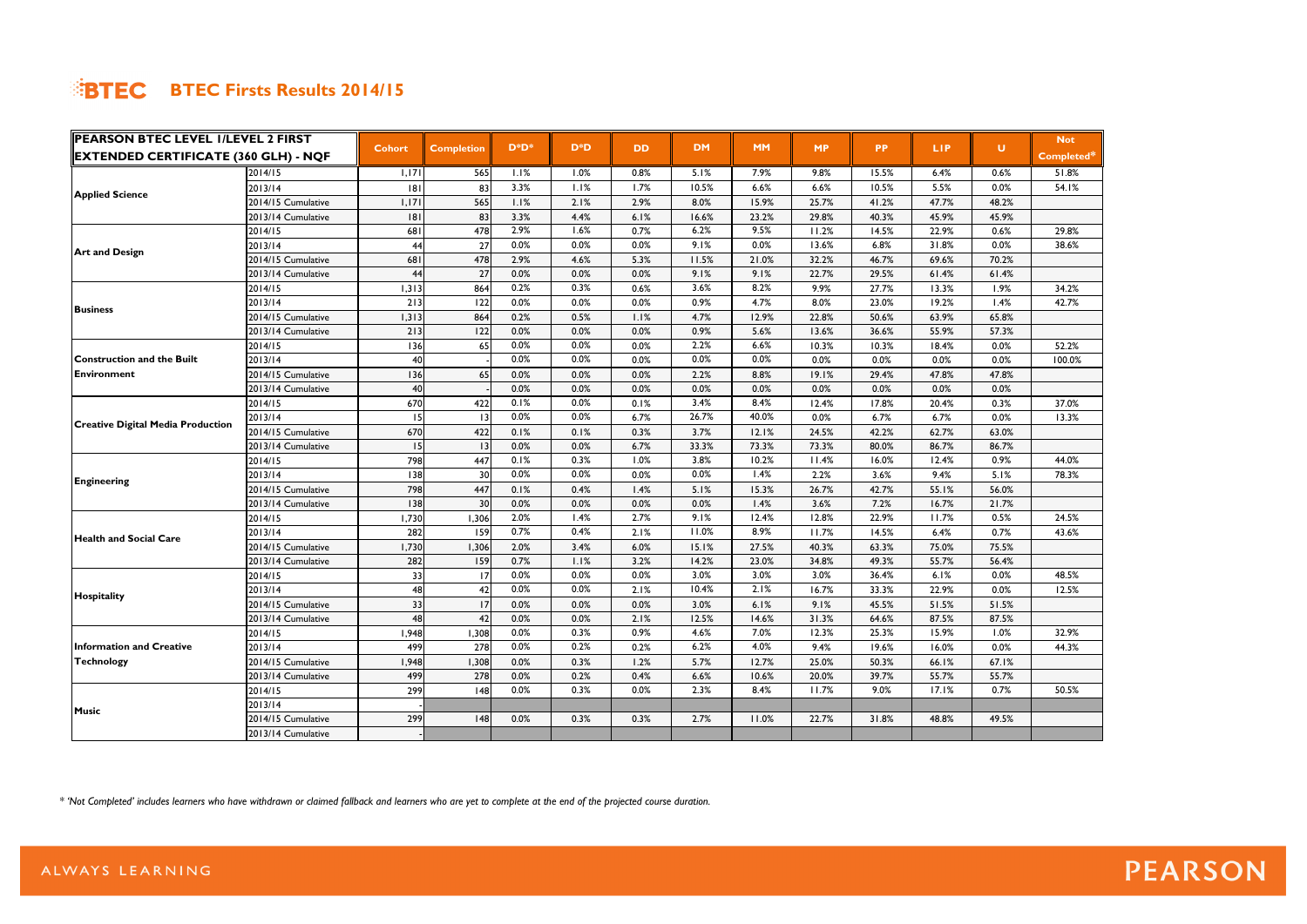| <b>PEARSON BTEC LEVEL I/LEVEL 2 FIRST</b>   |                    |               |                   |          |        |           |           |           |           |           |            |       | <b>Not</b> |
|---------------------------------------------|--------------------|---------------|-------------------|----------|--------|-----------|-----------|-----------|-----------|-----------|------------|-------|------------|
| <b>EXTENDED CERTIFICATE (360 GLH) - NQF</b> |                    | <b>Cohort</b> | <b>Completion</b> | $D^*D^*$ | $D^*D$ | <b>DD</b> | <b>DM</b> | <b>MM</b> | <b>MP</b> | <b>PP</b> | <b>LIP</b> | U     | Completed* |
|                                             | 2014/15            | 560           | 406               | 8.8%     | 3.2%   | 5.0%      | 12.9%     | 13.6%     | 10.2%     | 10.4%     | 8.0%       | 0.5%  | 27.5%      |
|                                             | 2013/14            | 69            | 27                | 8.7%     | 0.0%   | 0.0%      | 4.3%      | 2.9%      | 13.0%     | 5.8%      | 4.3%       | 0.0%  | 60.9%      |
| <b>Performing Arts</b>                      | 2014/15 Cumulative | 560           | 406               | 8.8%     | 12.0%  | 17.0%     | 29.8%     | 43.4%     | 53.6%     | 63.9%     | 72.0%      | 72.5% |            |
|                                             | 2013/14 Cumulative | 69            | 27                | 8.7%     | 8.7%   | 8.7%      | 13.0%     | 15.9%     | 29.0%     | 34.8%     | 39.1%      | 39.1% |            |
|                                             | 2014/15            | 508           | 356               | 2.6%     | 0.6%   | 1.2%      | 8.7%      | 10.8%     | 14.4%     | 16.3%     | 14.4%      | 1.2%  | 29.9%      |
| <b>Public Services</b>                      | 2013/14            |               |                   |          |        |           |           |           |           |           |            |       |            |
|                                             | 2014/15 Cumulative | 508           | 356               | 2.6%     | 3.1%   | 4.3%      | 13.0%     | 23.8%     | 38.2%     | 54.5%     | 68.9%      | 70.1% |            |
|                                             | 2013/14 Cumulative |               |                   |          |        |           |           |           |           |           |            |       |            |
|                                             | 2014/15            | 1,283         | 758               | 0.2%     | 0.1%   | 0.5%      | 2.9%      | 5.4%      | 10.3%     | 20.7%     | 17.9%      | 1.1%  | 40.9%      |
|                                             | 2013/14            | 38            | 19                | 0.0%     | 0.0%   | 0.0%      | 0.0%      | 0.0%      | 0.0%      | 0.0%      | 42.1%      | 7.9%  | 50.0%      |
| Sport                                       | 2014/15 Cumulative | 1,283         | 758               | 0.2%     | 0.2%   | 0.8%      | 3.7%      | 9.0%      | 19.3%     | 40.1%     | 58.0%      | 59.1% |            |
|                                             | 2013/14 Cumulative | 38            | 19                | 0.0%     | 0.0%   | 0.0%      | 0.0%      | 0.0%      | 0.0%      | 0.0%      | 42.1%      | 50.0% |            |
|                                             | 2014/15            | 418           | 312               | 0.0%     | 0.0%   | 1.0%      | 1.9%      | 6.5%      | 15.3%     | 29.9%     | 19.1%      | 1.0%  | 25.4%      |
| <b>Travel and Tourism</b>                   | 2013/14            | 51            |                   | 0.0%     | 0.0%   | 0.0%      | 0.0%      | 0.0%      | 0.0%      | 5.9%      | 17.6%      | 0.0%  | 76.5%      |
|                                             | 2014/15 Cumulative | 418           | 312               | 0.0%     | 0.0%   | 1.0%      | 2.9%      | 9.3%      | 24.6%     | 54.5%     | 73.7%      | 74.6% |            |
|                                             | 2013/14 Cumulative | 51            | 12                | 0.0%     | 0.0%   | 0.0%      | 0.0%      | 0.0%      | 0.0%      | 5.9%      | 23.5%      | 23.5% |            |
|                                             | 2014/15            | 11,548        | 7,452             | 1.2%     | 0.7%   | 1.2%      | 5.4%      | 8.8%      | 11.5%     | 20.5%     | 14.4%      | 0.9%  | 35.5%      |
| Total (all subjects)                        | 2013/14            | 1,618         | 812               | 0.9%     | 0.2%   | 0.7%      | 6.1%      | 4.8%      | 8.3%      | 14.8%     | 13.3%      | 0.9%  | 49.8%      |
|                                             | 2014/15 Cumulative | 11,548        | 7,452             | 1.2%     | 1.9%   | 3.1%      | 8.5%      | 17.2%     | 28.8%     | 49.3%     | 63.6%      | 64.5% |            |
|                                             | 2013/14 Cumulative | 1,618         | 812               | 0.9%     | 1.1%   | 1.9%      | 8.0%      | 12.8%     | 21.1%     | 35.9%     | 49.3%      | 50.2% |            |

*\* 'Not Completed' includes learners who have withdrawn or claimed fallback and learners who are yet to complete at the end of the projected course duration.*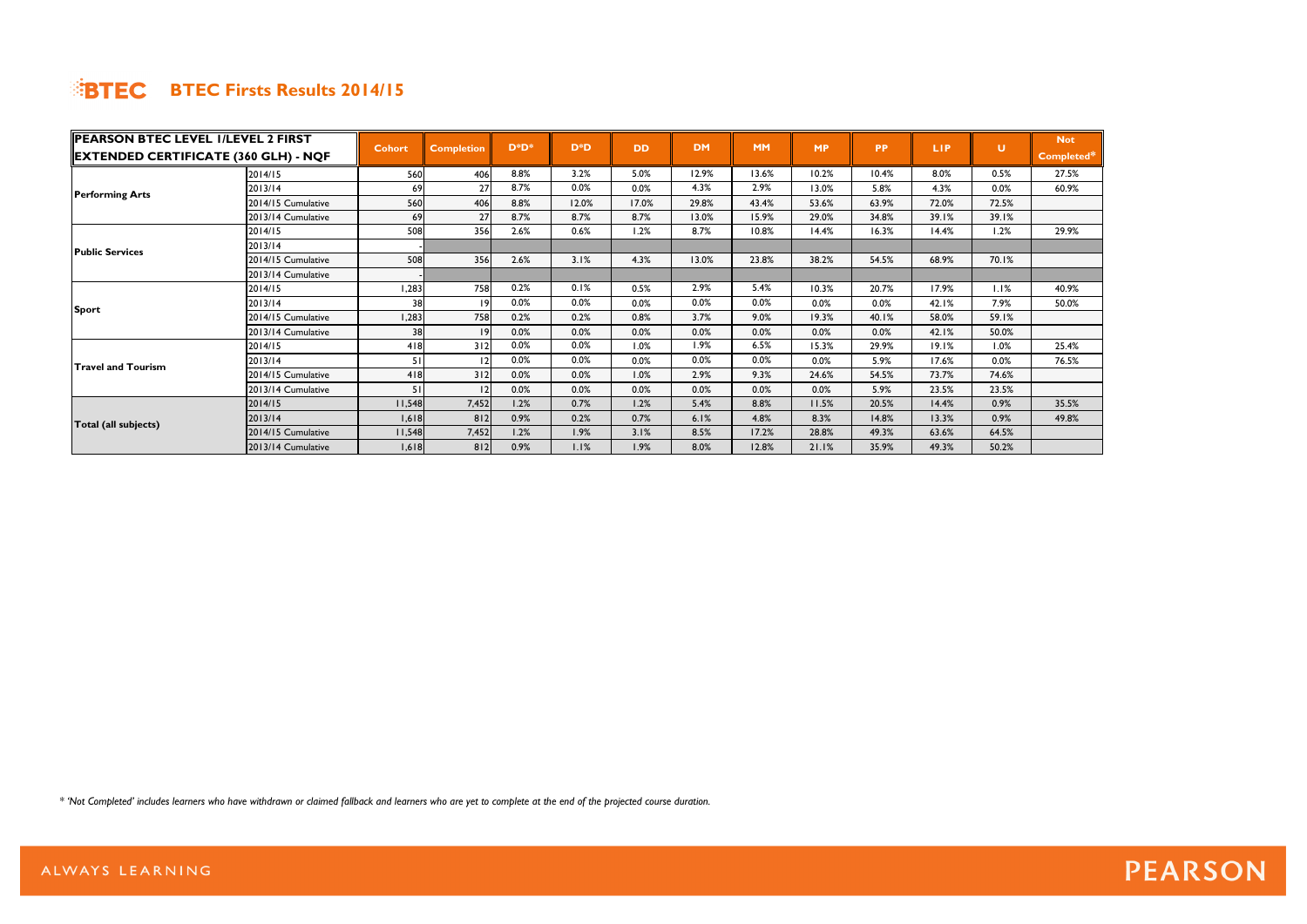| <b>PEARSON BTEC LEVEL I/LEVEL 2 FIRST</b>                                                                                  |                    |               |                   |          |        |           |           |           | <b>MP</b> |           |       | U.    | <b>Not</b> |
|----------------------------------------------------------------------------------------------------------------------------|--------------------|---------------|-------------------|----------|--------|-----------|-----------|-----------|-----------|-----------|-------|-------|------------|
| ∥DIPLOMA (480 GLH) - NQF                                                                                                   |                    | <b>Cohort</b> | <b>Completion</b> | $D^*D^*$ | $D^*D$ | <b>DD</b> | <b>DM</b> | <b>MM</b> |           | <b>PP</b> | LIP.  |       | Completed* |
|                                                                                                                            | 2014/15            | 26            | 17                | 7.7%     | 0.0%   | 0.0%      | 0.0%      | 7.7%      | 11.5%     | 19.2%     | 19.2% | 0.0%  | 34.6%      |
| <b>Applied Science</b>                                                                                                     | 2013/14            |               |                   |          |        |           |           |           |           |           |       |       |            |
|                                                                                                                            | 2014/15 Cumulative | 26            | 17                | 7.7%     | 7.7%   | 7.7%      | 7.7%      | 15.4%     | 26.9%     | 46.2%     | 65.4% | 65.4% |            |
|                                                                                                                            | 2013/14 Cumulative |               |                   |          |        |           |           |           |           |           |       |       |            |
|                                                                                                                            | 2014/15            | 822           | 542               | 0.2%     | 0.2%   | 0.4%      | 3.6%      | 9.4%      | 10.9%     | 12.3%     | 26.6% | 2.2%  | 34.1%      |
| <b>Art and Design</b>                                                                                                      | 2013/14            | 278           | 214               | 0.0%     | 0.0%   | 0.0%      | 4.3%      | 5.8%      | 12.9%     | 19.1%     | 32.0% | 2.9%  | 23.0%      |
|                                                                                                                            | 2014/15 Cumulative | 822           | 542               | 0.2%     | 0.5%   | 0.9%      | 4.5%      | 13.9%     | 24.8%     | 37.1%     | 63.7% | 65.9% |            |
|                                                                                                                            | 2013/14 Cumulative | 278           | 214               | 0.0%     | 0.0%   | 0.0%      | 4.3%      | 10.1%     | 23.0%     | 42.1%     | 74.1% | 77.0% |            |
|                                                                                                                            | 2014/15            | 1,203         | 836               | 0.1%     | 0.2%   | 0.8%      | 4.1%      | 5.3%      | 9.0%      | 29.5%     | 19.8% | 0.7%  | 30.5%      |
| <b>Business</b>                                                                                                            | 2013/14            | 7             | 105               | 0.0%     | 1.8%   | 2.3%      | 6.4%      | 5.3%      | 10.5%     | 21.6%     | 13.5% | 0.0%  | 38.6%      |
|                                                                                                                            | 2014/15 Cumulative | 1,203         | 836               | 0.1%     | 0.2%   | 1.1%      | 5.2%      | 10.5%     | 19.5%     | 49.0%     | 68.7% | 69.5% |            |
|                                                                                                                            | 2013/14 Cumulative | 7             | 105               | 0.0%     | 1.8%   | 4.1%      | 10.5%     | 15.8%     | 26.3%     | 48.0%     | 61.4% | 61.4% |            |
|                                                                                                                            | 2014/15            | 42            | 49I               | 0.0%     | 0.0%   | 0.0%      | 0.7%      | 0.7%      | 0.7%      | 12.0%     | 17.6% | 2.8%  | 65.5%      |
| <b>Construction and the Built</b>                                                                                          | 2013/14            | 40            | 4                 | 0.0%     | 0.0%   | 0.0%      | 0.0%      | 0.0%      | 2.5%      | 20.0%     | 10.0% | 2.5%  | 65.0%      |
| <b>Environment</b>                                                                                                         | 2014/15 Cumulative | 142           | 49                | 0.0%     | 0.0%   | 0.0%      | 0.7%      | 1.4%      | 2.1%      | 14.1%     | 31.7% | 34.5% |            |
|                                                                                                                            | 2013/14 Cumulative | 40            | 4                 | 0.0%     | 0.0%   | 0.0%      | 0.0%      | 0.0%      | 2.5%      | 22.5%     | 32.5% | 35.0% |            |
| <b>Creative Digital Media Production</b>                                                                                   | 2014/15            | 792           | 538               | 0.6%     | 0.5%   | 0.5%      | 2.4%      | 7.8%      | 14.4%     | 22.5%     | 18.6% | 0.6%  | 32.1%      |
|                                                                                                                            | 2013/14            | 93            | 71                | 0.0%     | 0.0%   | 0.0%      | 3.2%      | 11.8%     | 11.8%     | 22.6%     | 23.7% | 3.2%  | 23.7%      |
|                                                                                                                            | 2014/15 Cumulative | 792           | 538               | 0.6%     | 1.1%   | 1.6%      | 4.0%      | 11.9%     | 26.3%     | 48.7%     | 67.3% | 67.9% |            |
|                                                                                                                            | 2013/14 Cumulative | 93            | 71                | 0.0%     | 0.0%   | 0.0%      | 3.2%      | 15.1%     | 26.9%     | 49.5%     | 73.1% | 76.3% |            |
|                                                                                                                            | 2014/15            | 748           | 485               | 0.0%     | 0.4%   | 0.7%      | 3.2%      | 6.8%      | 9.0%      | 20.2%     | 22.9% | 1.7%  | 35.2%      |
|                                                                                                                            | 2013/14            | 169           | 79                | 0.0%     | 0.0%   | 0.0%      | 3.0%      | 4.1%      | 13.6%     | 11.8%     | 14.2% | 0.0%  | 53.3%      |
|                                                                                                                            | 2014/15 Cumulative | 748           | 485               | 0.0%     | 0.4%   | 1.1%      | 4.3%      | 11.1%     | 20.1%     | 40.2%     | 63.1% | 64.8% |            |
|                                                                                                                            | 2013/14 Cumulative | 169           | 79                | 0.0%     | 0.0%   | 0.0%      | 3.0%      | 7.1%      | 20.7%     | 32.5%     | 46.7% | 46.7% |            |
| <b>Engineering</b><br><b>Health and Social Care</b><br>Hospitality<br><b>Information and Creative</b><br><b>Technology</b> | 2014/15            | 2,323         | 1,700             | 0.9%     | 0.9%   | 1.2%      | 7.0%      | 10.5%     | 12.7%     | 30.5%     | 9.2%  | 0.3%  | 26.8%      |
|                                                                                                                            | 2013/14            | 461           | 278               | 0.9%     | 0.4%   | 0.4%      | 3.3%      | 6.3%      | 10.2%     | 23.6%     | 15.0% | 0.2%  | 39.7%      |
|                                                                                                                            | 2014/15 Cumulative | 2,323         | 1,700             | 0.9%     | 1.8%   | 3.0%      | 10.0%     | 20.5%     | 33.2%     | 63.7%     | 72.9% | 73.2% |            |
|                                                                                                                            | 2013/14 Cumulative | 461           | 278               | 0.9%     | 1.3%   | 1.7%      | 5.0%      | 11.3%     | 21.5%     | 45.1%     | 60.1% | 60.3% |            |
|                                                                                                                            | 2014/15            | 60            | 38                | 0.0%     | 0.0%   | 0.0%      | 1.7%      | 8.3%      | 8.3%      | 15.0%     | 30.0% | 0.0%  | 36.7%      |
|                                                                                                                            | 2013/14            |               |                   | 0.0%     | 0.0%   | 0.0%      | 0.0%      | 0.0%      | 0.0%      | 0.0%      | 0.0%  | 0.0%  | 100.0%     |
|                                                                                                                            | 2014/15 Cumulative | 60            | 38                | 0.0%     | 0.0%   | 0.0%      | 1.7%      | 10.0%     | 18.3%     | 33.3%     | 63.3% | 63.3% |            |
|                                                                                                                            | 2013/14 Cumulative |               |                   | 0.0%     | 0.0%   | 0.0%      | 0.0%      | 0.0%      | 0.0%      | 0.0%      | 0.0%  | 0.0%  |            |
|                                                                                                                            | 2014/15            | 1,325         | 936               | 0.0%     | 0.2%   | 0.8%      | 2.3%      | 5.4%      | 9.8%      | 36.6%     | 14.3% | 1.3%  | 29.4%      |
|                                                                                                                            | 2013/14            | 428           | 198               | 0.2%     | 0.0%   | 0.0%      | 3.0%      | 2.1%      | 5.1%      | 18.0%     | 17.1% | 0.7%  | 53.7%      |
|                                                                                                                            | 2014/15 Cumulative | 1,325         | 936               | 0.0%     | 0.2%   | 0.9%      | 3.2%      | 8.6%      | 18.4%     | 55.0%     | 69.4% | 70.6% |            |
|                                                                                                                            | 2013/14 Cumulative | 428           | 198               | 0.2%     | 0.2%   | 0.2%      | 3.3%      | 5.4%      | 10.5%     | 28.5%     | 45.6% | 46.3% |            |
|                                                                                                                            | 2014/15            | 287           | 180               | 0.3%     | 0.0%   | 0.3%      | 4.9%      | 10.1%     | 14.3%     | 18.5%     | 13.2% | 1.0%  | 37.3%      |
|                                                                                                                            | 2013/14            | 82            | 32                | 2.4%     | 0.0%   | 1.2%      | 2.4%      | 2.4%      | 14.6%     | 12.2%     | 3.7%  | 0.0%  | 61.0%      |
| Music                                                                                                                      | 2014/15 Cumulative | 287           | 180               | 0.3%     | 0.3%   | 0.7%      | 5.6%      | 15.7%     | 30.0%     | 48.4%     | 61.7% | 62.7% |            |
|                                                                                                                            | 2013/14 Cumulative | 82            | 32                | 2.4%     | 2.4%   | 3.7%      | 6.1%      | 8.5%      | 23.2%     | 35.4%     | 39.0% | 39.0% |            |

*\* 'Not Completed' includes learners who have withdrawn or claimed fallback and learners who are yet to complete at the end of the projected course duration.*